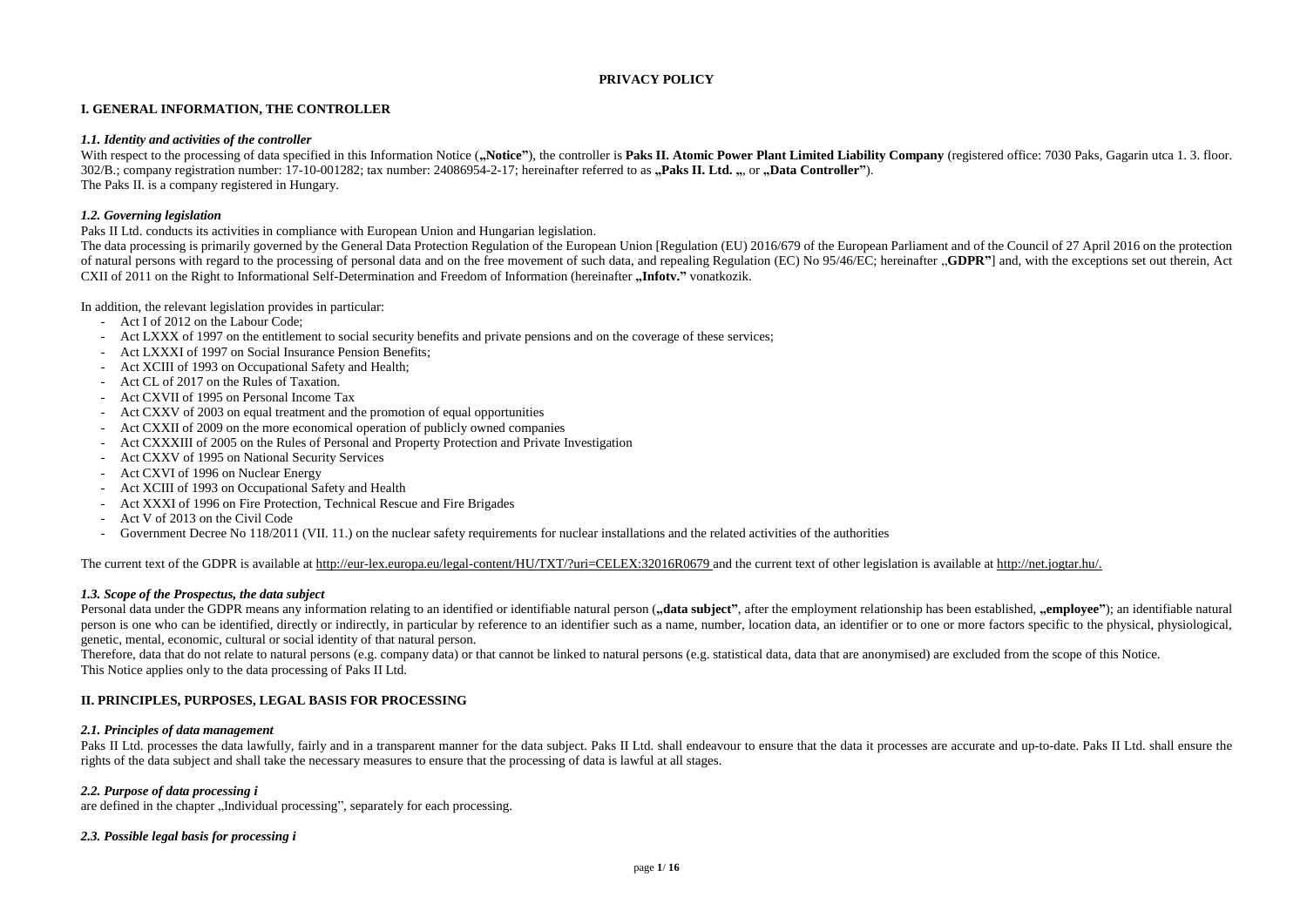Taking into account that Paks II Ltd. processes personal data for several purposes, the legal basis for the processing may also be different. The main legal grounds are set out below, with the specific legal grounds relati to each processing operation being set out in the section ...Individual processing operations".

# **Consent of the data subject (Article 6(1)(a) GDPR)**

The legal basis for processing is in some cases the consent of the data subject. The data subject gives his or her consent by contacting Paks II Ltd. and initiating the establishment of a legal relationship, for example by starting the selection process or participating in an event organised by Paks II Ltd. Consent is voluntary in all cases, but failure to give consent may result in the legal relationship between the data subject and Paks II not being established. In any case, Paks II Ltd. will inform the data subject about the data processing.

If the data subject enters into a contract with Paks II Ltd, he or she shall provide the data necessary for the performance of the contract in the contract and on the related forms. The data are then processed for the purp of performing the contract and taking the steps initiated by the data subject. In addition, in certain cases, processing is also necessary during the employment relationship in order to maintain the contract. **Compliance with a legal obligation (Article 6(1)(c) GDPR)**

In certain cases, the legal basis for processing is a legal provision. The main legal provisions that also provide for data processing are set out in the section "Governing law". **The legitimate interests of the controller or a third party (Article 6(1)(f) GDPR)**

# **Contract between Paks II Ltd. and the data subject (Article 6 (1) (b) GDPR)**

Paks II Ltd. is engaged in economic activities. The establishment and maintenance of the employment relationship serves this economic activity. As an economic company, Paks II Ltd. has the objective and fundamental interest to be successful in its activities, and this can only be ensured if Paks II Ltd, is managed and controlled effectively. The purpose of the data management of Paks II Ltd, is therefore in the interest of Paks II Lt the data controller, to ensure the efficiency and effectiveness of Paks II Ltd.

In addition to the above, the activity of Paks II Ltd. is specific: the construction and operation of a nuclear power plant. This activity is regulated by international rules, legislation and official regulations, and is s strict conditions. The activity involves a high level of risk, and it is therefore essential to achieve and maintain a high level of safety, which is also a consequence of the responsibility of the nuclear licensee. The ac of Paks II Ltd. are of paramount importance for the national economy and national security.

Based on the above, in the case of data processing based on the legitimate interests of Paks II. Ltd. as data controller, Paks II. Ltd.'s interest is to operate efficiently and effectively, to comply with the law and to op in accordance with the applicable legislation, and to ensure the highest level of personal, property and operational security. In order to achieve these objectives, it is essential to organise and control work properly and manage the workforce efficiently and responsibly.

If the legal basis for any processing is in the interest of Paks II Ltd, it will be clearly indicated in the "Individual processing" section of this notice.

If the data processing is necessary for the enforcement of the legitimate interests of the data controller or a third party, Paks II Ltd. will use the data for the purpose of enforcing these interests.

# *2.4. Processing based on the legitimate interests of Paks II Ltd. as data controller*

Ltd. In the case of processing based on the legitimate interests of Paks II Ltd. the purpose of the processing cannot be achieved by any other means, in particular without processing. In all cases, data processing based on the legitimate interests of Paks II Ltd. are clear and known to the data subjects, i.e. the data subject is aware of all data processing processes. Data subjects may object to the processing and exercise all their rights under the law.

Paks II Ltd. collects the data primarily from the data subject. Paks II Ltd. only collects data from other sources if the data subject has given his/her consent or if the law expressly authorises the collection of the data

Paks II Ltd. processes data only for purposes that are lawful, fair and closely related to the economic activity of Paks II.f69

# **III. THE INDIVIDUAL PROCESSING**

| Purpose and brief description of the processing                                                                          | Scope and list of data<br>processed | <b>Purpose of data processing</b> | <b>Legal basis for processing</b>                                                                                               | Time limits foreseen for the<br>retention/deletion period for<br>each category of data, if any<br>(e.g. in legislation)<br>If not, the time it takes for the<br>data to be needed by the<br>Company in any case. | stakeholders |
|--------------------------------------------------------------------------------------------------------------------------|-------------------------------------|-----------------------------------|---------------------------------------------------------------------------------------------------------------------------------|------------------------------------------------------------------------------------------------------------------------------------------------------------------------------------------------------------------|--------------|
| Data processing related to recruitment, selection                                                                        | The data processed are the          |                                   | Identification of the data The legal basis for the processing is $\begin{bmatrix} 1 \end{bmatrix}$ if the legal relationship is |                                                                                                                                                                                                                  | Candidates   |
|                                                                                                                          | data provided by the data           |                                   | subject, contacting and the consent of the data subject and                                                                     | established, the data will be                                                                                                                                                                                    |              |
| (for prospective employees): Paks II Ltd. is continuously selecting new employees                                        | subject, such as name, contact      |                                   | maintaining contact with the taking of steps by the data                                                                        | processed by Paks II Ltd. during                                                                                                                                                                                 |              |
| for the positions to be filled. Paks II Ltd. publishes job advertisements on online                                      | details (telephone number, e-       | the data subject;                 | subject in order to conclude a                                                                                                  | the legal relationship and for                                                                                                                                                                                   |              |
| portals and also uses recruitment agencies (consultants). In doing so, Paks II Ltd.                                      | mail address, home address),        | Discovering the data              | and contract between the data subject                                                                                           | three years thereafter.                                                                                                                                                                                          |              |
| will determine the eligibility criteria and the main parameters of the job to be filled.                                 | CV.<br>data<br>concerning           | circumstances                     | (e.g.   and Paks II.                                                                                                            |                                                                                                                                                                                                                  |              |
| Paks II Ltd. will process the applications received (CVs and other data provided by $\vert$ qualifications,              | education,                          | education, skills) relevant       |                                                                                                                                 | Relevant legislation: Section 286                                                                                                                                                                                |              |
| the applicant) and on this basis will select the person with whom it will enter into a $\vert$ previous work experience. |                                     | employment<br>the<br>to           |                                                                                                                                 | (1) of the Labour Code (the                                                                                                                                                                                      |              |
| legal relationship. The selection may include a personal interview or an aptitude test.                                  |                                     | relationship;                     |                                                                                                                                 | limitation period for labour law                                                                                                                                                                                 |              |
| If the legal relationship between the data subject and Paks II Ltd. is not established                                   |                                     | -Check the suitability of         |                                                                                                                                 | claims is three years)                                                                                                                                                                                           |              |
| and it is obvious that the legal relationship cannot be established in the future, Paks                                  |                                     | the person concerned;             |                                                                                                                                 |                                                                                                                                                                                                                  |              |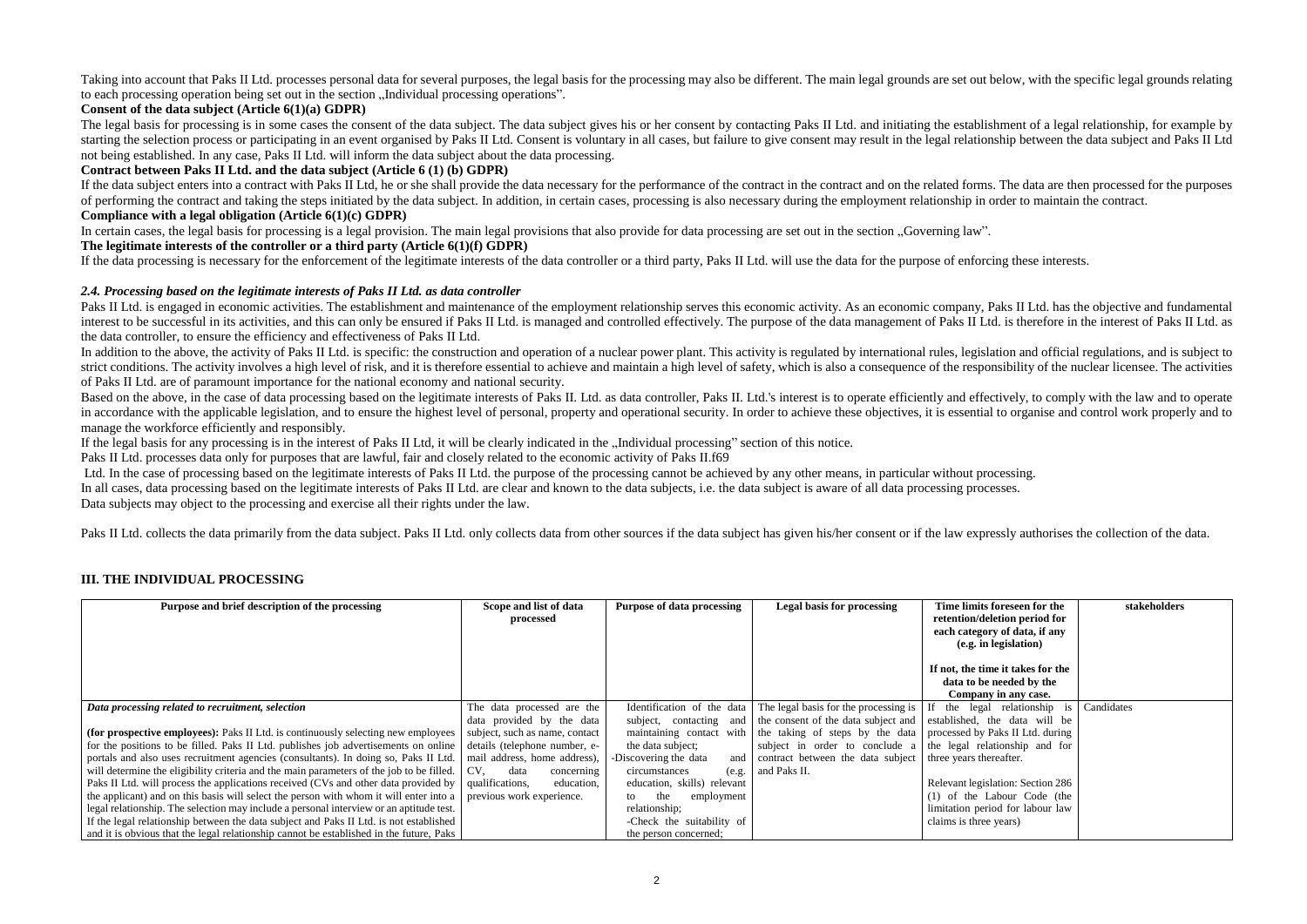| II Ltd. will delete the data without delay.                                                                            |                                | -Establishing<br>legal<br>$\mathbf{a}$ |                                       | If a legal relationship is not     |                        |
|------------------------------------------------------------------------------------------------------------------------|--------------------------------|----------------------------------------|---------------------------------------|------------------------------------|------------------------|
| If the legal relationship between the data subject and Paks II Ltd. is not established,                                |                                | relationship<br>drafting               |                                       | established, the deletion of the   |                        |
| but it cannot be excluded that a legal relationship will be established in the future,                                 |                                | and signing the contract               |                                       | data will be as described in the   |                        |
| Paks II Ltd. will inform the data subject thereof. If the data subject does not request                                |                                | establishing<br>the<br>legal           |                                       | purpose of processing column,      |                        |
| the deletion of his/her data, Paks II Ltd. will process the data for a maximum period                                  |                                | relationship.                          |                                       | depending on whether a legal       |                        |
|                                                                                                                        |                                |                                        |                                       | relationship can be established at |                        |
| of one year.                                                                                                           |                                |                                        |                                       |                                    |                        |
|                                                                                                                        |                                |                                        |                                       | a later stage or excluded.         |                        |
| (for trainees): during this process, Paks II. Ltd. handles the applications received                                   | The data processed (in the     | Identification of the data             | The legal basis for the processing is | The time limits foreseen for the   | students on placements |
| (CVs, data provided by the applicant), forwards the CVs to the relevant field/s of                                     | case of trainees) are the data | subject, contacting and                | the consent of the data subject and   | retention/deletion periods for     |                        |
| study according to the qualification indicated in the CV. The department decides on                                    | provided by the data subject,  | maintaining contact with               | the taking of steps by the data       | each category of data also apply   |                        |
| the employment of the student. A personal interview may be conducted to facilitate                                     | such as name, contact details  | the data subject;                      | subject in order to conclude a        | to the data on employees for       |                        |
| the selection process. If the legal relationship between the person concerned and Paks (phone                          | number, e-mail                 | -Discovering the data and              | contract between the data subject     | trainees. Given that the           |                        |
|                                                                                                                        |                                |                                        |                                       |                                    |                        |
| II Ltd. is not established and it is obvious that the legal relationship cannot be $\vert$ address, home address), CV, |                                | circumstances<br>(e.g.                 | and Paks II.                          | Cooperation Agreements are         |                        |
| established in the future, the data concerning the applicant will be deleted by Paks II $\vert$ data on                | qualifications,                | education, skills) relevant            |                                       | concluded for an indefinite        |                        |
| Ltd. In the context of the employment of trainees, the Company shall enter into                                        | education, previous work       | to the<br>employment                   |                                       | period of time, they are also kept |                        |
| Cooperation Agreements with the universities having a legal relationship with the                                      | experience.                    | relationship;                          |                                       | for an indefinite period of time,  |                        |
| students.                                                                                                              | To start the traineeship, you  | -Check the suitability of              |                                       | with the data being deleted after  |                        |
|                                                                                                                        | a student status<br>need       | the person concerned;                  |                                       | the end of the legal relationship. |                        |
|                                                                                                                        | certificate issued by the      | -Establishing<br>a<br>legal            |                                       |                                    |                        |
|                                                                                                                        | institution<br>educational     | relationship<br>drafting               |                                       |                                    |                        |
|                                                                                                                        |                                |                                        |                                       |                                    |                        |
|                                                                                                                        | concerned, which contains the  | and signing the contract               |                                       |                                    |                        |
|                                                                                                                        | following data: name, place of | establishing<br>the<br>legal           |                                       |                                    |                        |
|                                                                                                                        | birth, date of birth, mother's | relationship.                          |                                       |                                    |                        |
|                                                                                                                        | name, nationality, address,    |                                        |                                       |                                    |                        |
|                                                                                                                        | student identification number. |                                        |                                       |                                    |                        |
|                                                                                                                        | In addition, the student may   |                                        |                                       |                                    |                        |
|                                                                                                                        | attach a motivation letter to  |                                        |                                       |                                    |                        |
|                                                                                                                        | his/her CV and a certified     |                                        |                                       |                                    |                        |
|                                                                                                                        |                                |                                        |                                       |                                    |                        |
|                                                                                                                        | copy of his/her transcript of  |                                        |                                       |                                    |                        |
|                                                                                                                        | records to prove his/her       |                                        |                                       |                                    |                        |
|                                                                                                                        | achievements in the course.    |                                        |                                       |                                    |                        |
|                                                                                                                        | The Cooperation Agreements     |                                        |                                       |                                    |                        |
|                                                                                                                        | concluded for the purpose of   |                                        |                                       |                                    |                        |
|                                                                                                                        | employing the student trainee  |                                        |                                       |                                    |                        |
|                                                                                                                        | include the following data of  |                                        |                                       |                                    |                        |
|                                                                                                                        | the universities and Paks II   |                                        |                                       |                                    |                        |
|                                                                                                                        |                                |                                        |                                       |                                    |                        |
|                                                                                                                        | Ltd. that have a legal         |                                        |                                       |                                    |                        |
|                                                                                                                        | relationship with the student: |                                        |                                       |                                    |                        |
|                                                                                                                        | name, registered office, bank  |                                        |                                       |                                    |                        |
|                                                                                                                        | account number, institutional  |                                        |                                       |                                    |                        |
|                                                                                                                        | ID, statistical number, tax    |                                        |                                       |                                    |                        |
|                                                                                                                        | number, company registration   |                                        |                                       |                                    |                        |
|                                                                                                                        | number, name of the            |                                        |                                       |                                    |                        |
|                                                                                                                        | representative(s),<br>name,    |                                        |                                       |                                    |                        |
|                                                                                                                        | address, e-mail address and    |                                        |                                       |                                    |                        |
|                                                                                                                        | telephone number of the        |                                        |                                       |                                    |                        |
|                                                                                                                        |                                |                                        |                                       |                                    |                        |
|                                                                                                                        | $contact$ person(s). The       |                                        |                                       |                                    |                        |
|                                                                                                                        | annexes to the Cooperation     |                                        |                                       |                                    |                        |
|                                                                                                                        | Agreements, which vary from    |                                        |                                       |                                    |                        |
|                                                                                                                        | one institution to another,    |                                        |                                       |                                    |                        |
|                                                                                                                        | contain the following          |                                        |                                       |                                    |                        |
|                                                                                                                        | information in general: name,  |                                        |                                       |                                    |                        |
|                                                                                                                        | date and place of birth of the |                                        |                                       |                                    |                        |
|                                                                                                                        | student accepted for the       |                                        |                                       |                                    |                        |
|                                                                                                                        |                                |                                        |                                       |                                    |                        |
|                                                                                                                        | placement, mother's name,      |                                        |                                       |                                    |                        |
|                                                                                                                        | bank account number, social    |                                        |                                       |                                    |                        |
|                                                                                                                        | security number, address,      |                                        |                                       |                                    |                        |
|                                                                                                                        | telephone number, Neptun       |                                        |                                       |                                    |                        |
|                                                                                                                        | code,<br>faculty,<br>degree    |                                        |                                       |                                    |                        |
|                                                                                                                        | programme, year of study,      |                                        |                                       |                                    |                        |
|                                                                                                                        | type of training (self-        |                                        |                                       |                                    |                        |
|                                                                                                                        |                                |                                        |                                       |                                    |                        |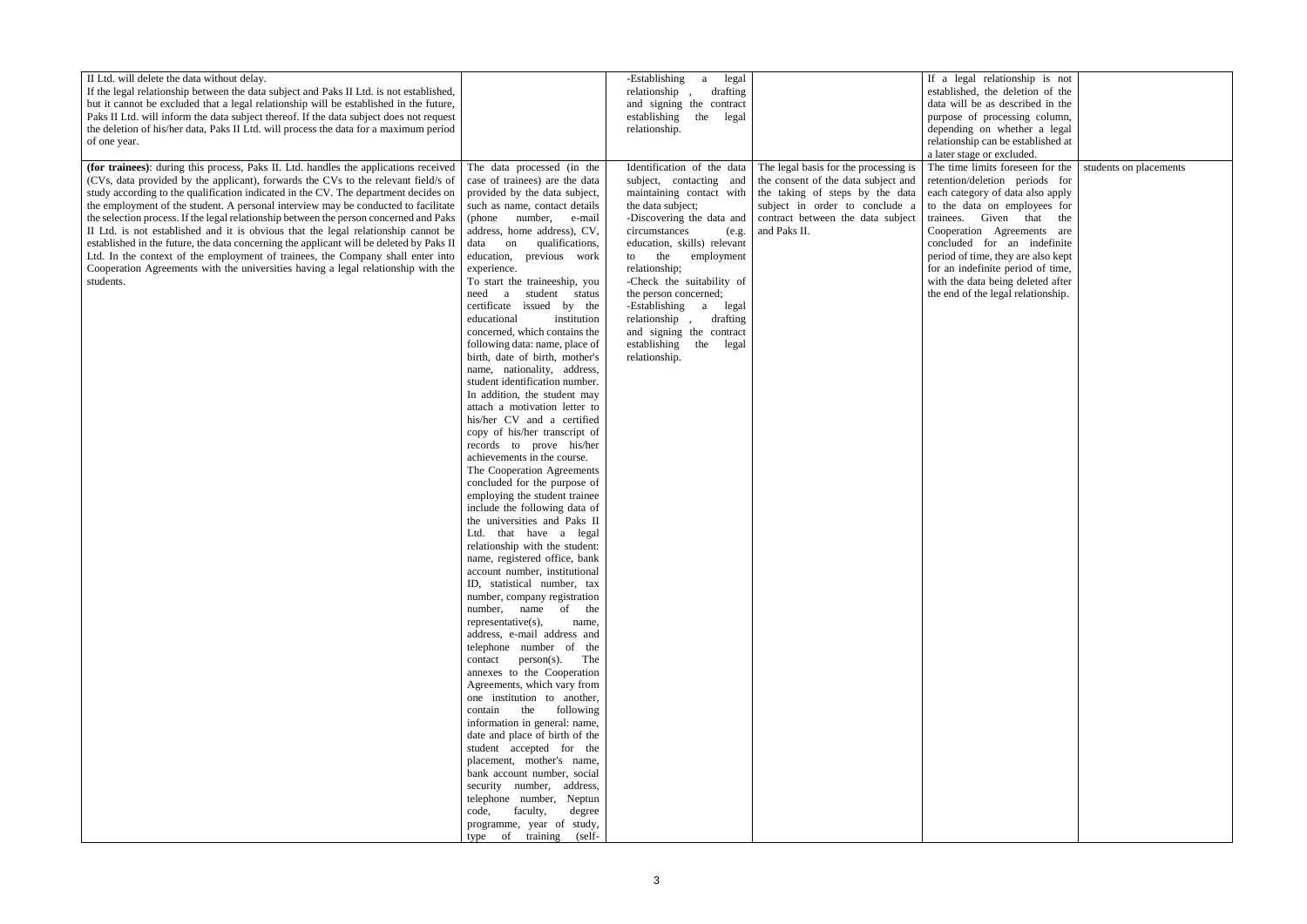| (for applicants to the scholarship programme): this includes the processing of<br>data of students applying for the "Nuclear Energy for a Secure Future" scholarship<br>programme (see here: Data processing in the context of the Paks II. Paks II<br>Scholarship Programme).                                                                                                                                                                                                                                                                                                                                                                                                                                                                                                                                                                                                                                                                                                                                                                                                                     | financed/grant-aided), level of<br>training, language of training,<br>schedule,<br>work<br>place,<br>duration and<br>date<br>-of<br>placement, name of the person<br>responsible for the placement<br>at the higher education<br>institution. title, telephone<br>number, e-mail address.<br>For the scope of the data<br>processed for the scholarship<br>programme, see here: Data<br>management at Paks II.<br><b>Study</b><br><b>Scholarship</b><br>Programme of Paks II. | Identification of the data<br>subject, contacting and<br>the data subject;<br>-Discovering the data and<br>circumstances<br>(e.g.<br>education, skills) relevant<br>the<br>employment<br>to<br>relationship;<br>-Check the suitability of<br>the person concerned;<br>-Establishing<br>a<br>legal                                                                                                                                                                                                                     | The legal basis for the processing is<br>the consent of the data subject and<br>maintaining contact with the taking of steps by the data<br>subject in order to conclude a<br>contract between the data subject<br>and Paks II. | The data processing period for<br>the Scholarship Programme is:<br>until the end of the evaluation<br>process or, in case of a positive<br>evaluation, until the end of the<br>legal relationship with the<br>Scholarship provider within the<br>framework of the Study<br>Scholarship Programme or, in<br>case of employment following<br>the Scholarship Programme,<br>until the duration of the                                                                                                                                                                                                                                                                                                                                                                                                                                                                                                                                                                                                                                                                                                                                | students and scholarship holders                                         |
|----------------------------------------------------------------------------------------------------------------------------------------------------------------------------------------------------------------------------------------------------------------------------------------------------------------------------------------------------------------------------------------------------------------------------------------------------------------------------------------------------------------------------------------------------------------------------------------------------------------------------------------------------------------------------------------------------------------------------------------------------------------------------------------------------------------------------------------------------------------------------------------------------------------------------------------------------------------------------------------------------------------------------------------------------------------------------------------------------|-------------------------------------------------------------------------------------------------------------------------------------------------------------------------------------------------------------------------------------------------------------------------------------------------------------------------------------------------------------------------------------------------------------------------------------------------------------------------------|-----------------------------------------------------------------------------------------------------------------------------------------------------------------------------------------------------------------------------------------------------------------------------------------------------------------------------------------------------------------------------------------------------------------------------------------------------------------------------------------------------------------------|---------------------------------------------------------------------------------------------------------------------------------------------------------------------------------------------------------------------------------|-----------------------------------------------------------------------------------------------------------------------------------------------------------------------------------------------------------------------------------------------------------------------------------------------------------------------------------------------------------------------------------------------------------------------------------------------------------------------------------------------------------------------------------------------------------------------------------------------------------------------------------------------------------------------------------------------------------------------------------------------------------------------------------------------------------------------------------------------------------------------------------------------------------------------------------------------------------------------------------------------------------------------------------------------------------------------------------------------------------------------------------|--------------------------------------------------------------------------|
|                                                                                                                                                                                                                                                                                                                                                                                                                                                                                                                                                                                                                                                                                                                                                                                                                                                                                                                                                                                                                                                                                                    |                                                                                                                                                                                                                                                                                                                                                                                                                                                                               | relationship<br>drafting<br>and signing the contract<br>establishing the legal<br>relationship.                                                                                                                                                                                                                                                                                                                                                                                                                       |                                                                                                                                                                                                                                 | employment relationship.                                                                                                                                                                                                                                                                                                                                                                                                                                                                                                                                                                                                                                                                                                                                                                                                                                                                                                                                                                                                                                                                                                          |                                                                          |
| Conclusion of the employment contract, recruitment of the person concerned<br>If, as a result of the selection process, an employment relationship is established<br>between Paks II. Ltd. and the person concerned, Paks II. Ltd. will prepare the<br>conclusion of the employment contract and the establishment of the employment<br>relationship. During this process, the data subject shall provide personal data, present<br>the necessary documents, sign the employment contract and the related declarations<br>on a form provided by Paks II Ltd. In the course of data processing, the data are<br>recorded by Paks II Ltd. in the IT register, and the documents submitted on paper are<br>also recorded in the register. As part of data management, Paks II Ltd. will make the<br>legally required notifications (tax authority, social security).<br>On the part of Paks II. Ltd., the data may only be accessed by individual employees<br>of the Human Resources Directorate and the General Security Department to the<br>extent necessary for the performance of their duties. | required<br>for<br>Documents<br>proof<br>employment:<br>of<br>previous employment, income<br>statement, "social security<br>record book", certificate of<br>education.                                                                                                                                                                                                                                                                                                        | -Establishing<br>legal<br>a<br>relationship<br>drafting<br>and signing the contract<br>establishing<br>the<br>legal<br>relationship;<br>-Determining and paying<br>salary,<br>other<br>the<br>remuneration and benefits<br>to which the<br>person<br>concerned is entitled;<br>-Exercise of rights and<br>obligations arising from<br>the legal relationship<br>between the parties;<br>-Fulfilling<br>obligations<br>by<br>law<br>imposed<br>(e.g. providing data to<br>tax authorities, social<br>security bodies). | The legal basis for the processing is<br>partly the performance of a contract<br>between the data subject and Paks II<br>Ltd. and the law, in particular the<br>legislation on social security and tax<br>liability.            | The data will be processed by<br>Paks II. Ltd. for three years after<br>termination of<br>the<br>the<br>relationship<br>employment<br>(Section 286 (1) of the Labour<br>Code (the labour law claim<br>expires after three years).<br>Paks II Ltd. also processes the<br>data necessary to establish the<br>entitlement to social security<br>pension benefits, taking into<br>account that the data subject may<br>need to prove the entitlement to<br>pension benefits. These data will<br>be deleted by Paks II Ltd. if the<br>data subject so requests - in this<br>case, no subsequent provision of<br>data is possible.<br>The Tbny. $43$ (2) of the Social<br>Security Act, the employee may<br>prove his disagreement with the<br>length of service calculated by<br>the social security administration<br>only by means of an original<br>document (certificate) or<br>certified copy of the same date<br>issued by the former<br>employer/employer or by means<br>of a certificate issued on the basis<br>of the original records of the<br>employer.<br>Tbny. The insured or formerly<br>insured person obliged to keep | third parties (future employees<br>receiving offers from Paks II<br>Ltd. |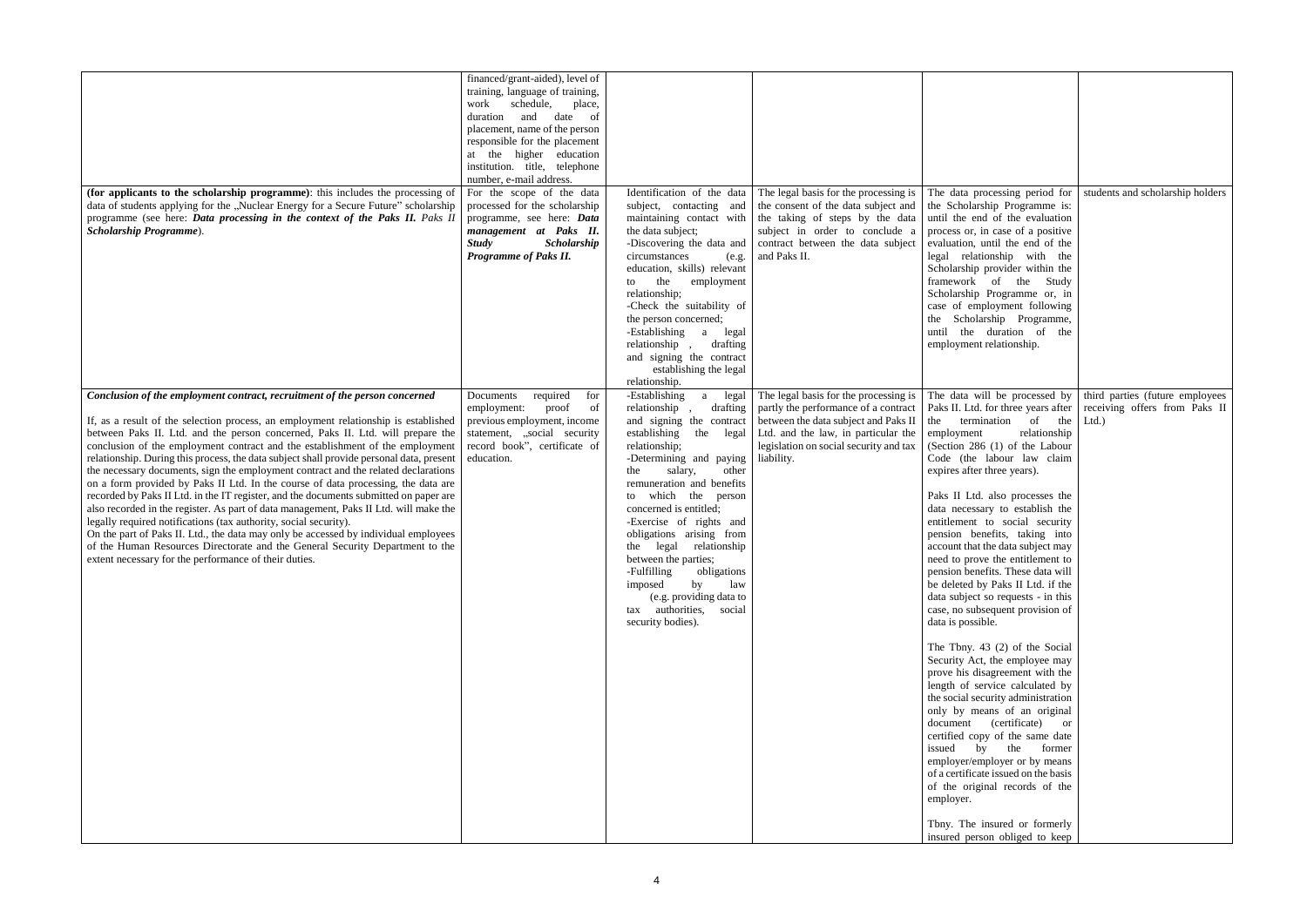| The process detailed above also applies to the employment of trainees.                                                                                                                                                                                                                                                                                                                                                                                      | In the case of trainees, the<br>data described in this point<br>of<br>(proof<br>previous<br>employment, data sheet on<br>income paid, "social security<br>record book", certificate of<br>education) do not need to be<br>processed for the conclusion<br>of the employment contract,<br>only the data already detailed<br>above are processed.                                                                                                                                                                                                                         | Establishing<br>a<br>legal<br>relationship, drafting and<br>signing the contract<br>establishing the legal<br>relationship;<br>-Determining and paying<br>salary,<br>the<br>other<br>remuneration and benefits<br>to which the person<br>concerned is entitled;<br>-Exercise of rights and<br>obligations arising from | The legal basis for the processing is<br>partly the performance of a contract<br>between the data subject and Paks II<br>Ltd. and the law, in particular the<br>legislation on social security and tax<br>liability. | records pursuant to § 99/A of the<br>Act on the Insurance of Social<br>Security shall keep the<br>documents<br>employment<br>containing data on the length of<br>service or earnings taken into<br>account in the determination of<br>the pension for five years after<br>the insured or formerly insured<br>person reaches the retirement<br>age.<br>This includes the documents<br>needed to establish the amount of<br>earnings and length of service:<br>documents proving payment of<br>contributory wages and sick<br>pay/benefits/benefits (certificate<br>of contributory income and<br>deducted contributions, leaving<br>documents,<br>employment<br>certificate, declaration and<br>declaration forms).<br>applicable<br>The<br>rules<br>to  <br>employees apply. | student trainees (the provisions<br>applicable to employees apply to<br>them) |
|-------------------------------------------------------------------------------------------------------------------------------------------------------------------------------------------------------------------------------------------------------------------------------------------------------------------------------------------------------------------------------------------------------------------------------------------------------------|-------------------------------------------------------------------------------------------------------------------------------------------------------------------------------------------------------------------------------------------------------------------------------------------------------------------------------------------------------------------------------------------------------------------------------------------------------------------------------------------------------------------------------------------------------------------------|------------------------------------------------------------------------------------------------------------------------------------------------------------------------------------------------------------------------------------------------------------------------------------------------------------------------|----------------------------------------------------------------------------------------------------------------------------------------------------------------------------------------------------------------------|------------------------------------------------------------------------------------------------------------------------------------------------------------------------------------------------------------------------------------------------------------------------------------------------------------------------------------------------------------------------------------------------------------------------------------------------------------------------------------------------------------------------------------------------------------------------------------------------------------------------------------------------------------------------------------------------------------------------------------------------------------------------------|-------------------------------------------------------------------------------|
|                                                                                                                                                                                                                                                                                                                                                                                                                                                             |                                                                                                                                                                                                                                                                                                                                                                                                                                                                                                                                                                         | the legal relationship<br>between the parties;<br>-Fulfilling<br>obligations<br>imposed by law<br>(e.g. providing data to<br>tax authorities, social<br>security bodies).                                                                                                                                              |                                                                                                                                                                                                                      |                                                                                                                                                                                                                                                                                                                                                                                                                                                                                                                                                                                                                                                                                                                                                                              |                                                                               |
| Data processing by Paks II. Ltd. Study Scholarship Programme                                                                                                                                                                                                                                                                                                                                                                                                | The processed data are the                                                                                                                                                                                                                                                                                                                                                                                                                                                                                                                                              | Managing the applications of                                                                                                                                                                                                                                                                                           | The legal basis for the processing is                                                                                                                                                                                | Until the end of the evaluation                                                                                                                                                                                                                                                                                                                                                                                                                                                                                                                                                                                                                                                                                                                                              | third parties (applicants for a                                               |
| The use of data for the process of concluding the contract for participation in the<br>scholarship programme is as indicated here. Paks II Paks II Study Scholarship<br>Programme. If an employment relationship is established between Paks II. Ltd. and<br>the scholarship holder after the end of the scholarship programme, as stipulated in<br>the relevant contract, the provisions applicable to employees shall apply to the legal<br>relationship. | data provided by the data<br>subject, such as name, date<br>and place of birth, year,<br>specialisation,<br>average<br>academic record at the end of<br>the previous academic year,<br>bank account number, school<br>attendance certificate, student<br>status certificate, Neptun code<br>for students, student ID<br>number, year of enrolment,<br>BSc degree result (for MSc<br>students), and the data<br>necessary for contacting the<br>(telephone<br>subject<br>data<br>number, e-mail address,<br>notification address). In<br>addition, the data contained in | students applying for the<br>Scholarship<br>Programme,<br>initiating<br>the evaluation<br>process, informing the parties<br>concerned of the outcome of<br>the evaluation, liaising with<br>the applicants.                                                                                                            | the consent of the data subject and<br>the taking of steps by the data<br>subject in order to conclude a<br>contract between the data subject<br>and Paks II.                                                        | process or, in the case of a<br>successful evaluation, until the<br>end of the legal relationship with<br>the Scholarship provider within<br>the framework of the Study<br>Scholarship Programme, and if<br>an employment relationship is<br>established between Paks II. Ltd.<br>and the scholarship holder after<br>the end of the scholarship<br>programme, then in accordance<br>with the provisions applicable to<br>such a relationship.                                                                                                                                                                                                                                                                                                                               | scholarship programme)                                                        |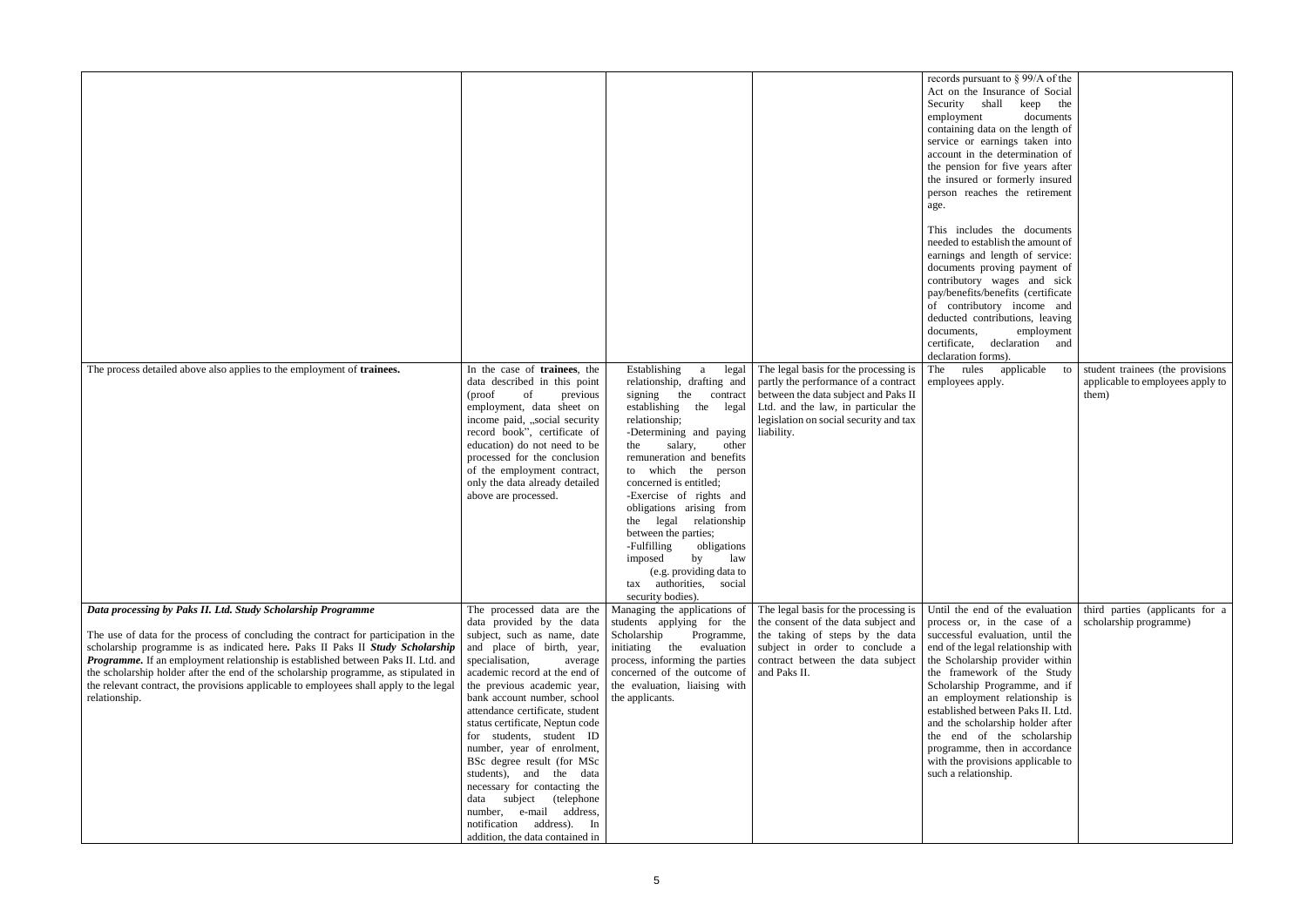| Data processing related to training, education<br>Paks II Ltd. shall organise training courses in which the employees, agents and<br>subcontractors of each contracting partner who perform work for Paks II Ltd. of the<br>type for which such training is required may or must participate. In any case, Paks II<br>Ltd shall inform its partners of the training required or recommended and shall<br>inform the person concerned thereof either directly or through the partner.<br>Participation is voluntary, however, if the training is necessary for the performance<br>of an activity, refusal to participate may result in the person concerned not being<br>allowed to work for Paks II.<br>If the person concerned takes part in the training, Paks II Ltd. may provide the<br>training organisation with the name, job title and other data necessary for the training.<br>The data shall be used by the training organiser solely in connection with the training<br>(assignment, documentation of participation, reporting, certification of<br>qualifications). Paks II. Ltd. handles the data on the participation of the person<br>concerned, the qualification obtained in the training (if any). | the documents submitted by<br>the person concerned as part<br>of the application file (letters<br>of recommendation, proof of<br>competition results, work in a<br>professional organisation,<br>proof of language skills, and<br>for students: participation in a<br>professional<br>college,<br>demonstrator activities, other<br>proof).<br>For students in the ESI:<br>student's name: place and<br>date of birth, mother's name,<br>address, OM number, tax<br>identification number, bank<br>account number, scholarship<br>amount, how it is paid.<br>For university students (BSc<br>and MSc): student's name,<br>date and place of birth,<br>mother's name, address, tax<br>identification number, Neptun<br>code, bank account number,<br>scholarship amount, how the<br>scholarship is paid.<br>Data relating to qualifications,<br>education and training: the<br>Company processes data<br>relating to the educational<br>qualifications and other<br>professional qualifications of<br>the data subject, as well as<br>data relating to training<br>courses organised by the<br>Company (participation of the<br>data subject, training results).<br>The data subject's personal<br>data, contact details, the name<br>of the partner employing the<br>data subject, training details.<br>In addition, a number of<br>educational institutions have<br>an obligation to report to the<br>National Statistical Data<br>Collection Programme -<br>Central Statistical Office,<br>which requires the following<br>to be reported on the OSAP<br>1665 system form:<br>Date of birth of the<br>trainee<br>Highest<br>level<br>of<br>education<br>Gender<br>Postcode of address<br><b>Employment status</b><br>Date of enrolment | -Preparation, conclusion and Taking<br>performance of contracts<br>concluded or planned to be<br>concluded by Paks II;<br>-Ensuring the operation of<br>Paks II Ltd;<br>- Maintaining the security<br>of persons, property and<br>operations. | into<br>account<br>participation is voluntary, the legal is linked to its purpose, in<br>basis for data processing is the<br>consent of the data subject and the<br>performance of the contract<br>concluded between the data subject<br>(or the contractor employing the<br>data subject) and Paks II. | that The duration of data processing<br>connection with the need for<br>Paks II Ltd to be aware of<br>whether the person concerned<br>already has the rights deriving<br>from that education. There are<br>examinations<br>(e.g.<br>entry<br>training) for which it is necessary<br>to know whether or not the<br>person has passed them, for the<br>duration of the legal relationship.<br>Furthermore, the data are<br>processed for the duration of the<br>cooperation with the partner (the<br>duration of the contract). | third parties (partners) |
|-----------------------------------------------------------------------------------------------------------------------------------------------------------------------------------------------------------------------------------------------------------------------------------------------------------------------------------------------------------------------------------------------------------------------------------------------------------------------------------------------------------------------------------------------------------------------------------------------------------------------------------------------------------------------------------------------------------------------------------------------------------------------------------------------------------------------------------------------------------------------------------------------------------------------------------------------------------------------------------------------------------------------------------------------------------------------------------------------------------------------------------------------------------------------------------------------------------------------|------------------------------------------------------------------------------------------------------------------------------------------------------------------------------------------------------------------------------------------------------------------------------------------------------------------------------------------------------------------------------------------------------------------------------------------------------------------------------------------------------------------------------------------------------------------------------------------------------------------------------------------------------------------------------------------------------------------------------------------------------------------------------------------------------------------------------------------------------------------------------------------------------------------------------------------------------------------------------------------------------------------------------------------------------------------------------------------------------------------------------------------------------------------------------------------------------------------------------------------------------------------------------------------------------------------------------------------------------------------------------------------------------------------------------------------------------------------------------------------------------------------------------------------------------------------------------------------------------------------------------------------------------------------------------------------------------------------------------------------|-----------------------------------------------------------------------------------------------------------------------------------------------------------------------------------------------------------------------------------------------|---------------------------------------------------------------------------------------------------------------------------------------------------------------------------------------------------------------------------------------------------------------------------------------------------------|-------------------------------------------------------------------------------------------------------------------------------------------------------------------------------------------------------------------------------------------------------------------------------------------------------------------------------------------------------------------------------------------------------------------------------------------------------------------------------------------------------------------------------|--------------------------|
|-----------------------------------------------------------------------------------------------------------------------------------------------------------------------------------------------------------------------------------------------------------------------------------------------------------------------------------------------------------------------------------------------------------------------------------------------------------------------------------------------------------------------------------------------------------------------------------------------------------------------------------------------------------------------------------------------------------------------------------------------------------------------------------------------------------------------------------------------------------------------------------------------------------------------------------------------------------------------------------------------------------------------------------------------------------------------------------------------------------------------------------------------------------------------------------------------------------------------|------------------------------------------------------------------------------------------------------------------------------------------------------------------------------------------------------------------------------------------------------------------------------------------------------------------------------------------------------------------------------------------------------------------------------------------------------------------------------------------------------------------------------------------------------------------------------------------------------------------------------------------------------------------------------------------------------------------------------------------------------------------------------------------------------------------------------------------------------------------------------------------------------------------------------------------------------------------------------------------------------------------------------------------------------------------------------------------------------------------------------------------------------------------------------------------------------------------------------------------------------------------------------------------------------------------------------------------------------------------------------------------------------------------------------------------------------------------------------------------------------------------------------------------------------------------------------------------------------------------------------------------------------------------------------------------------------------------------------------------|-----------------------------------------------------------------------------------------------------------------------------------------------------------------------------------------------------------------------------------------------|---------------------------------------------------------------------------------------------------------------------------------------------------------------------------------------------------------------------------------------------------------------------------------------------------------|-------------------------------------------------------------------------------------------------------------------------------------------------------------------------------------------------------------------------------------------------------------------------------------------------------------------------------------------------------------------------------------------------------------------------------------------------------------------------------------------------------------------------------|--------------------------|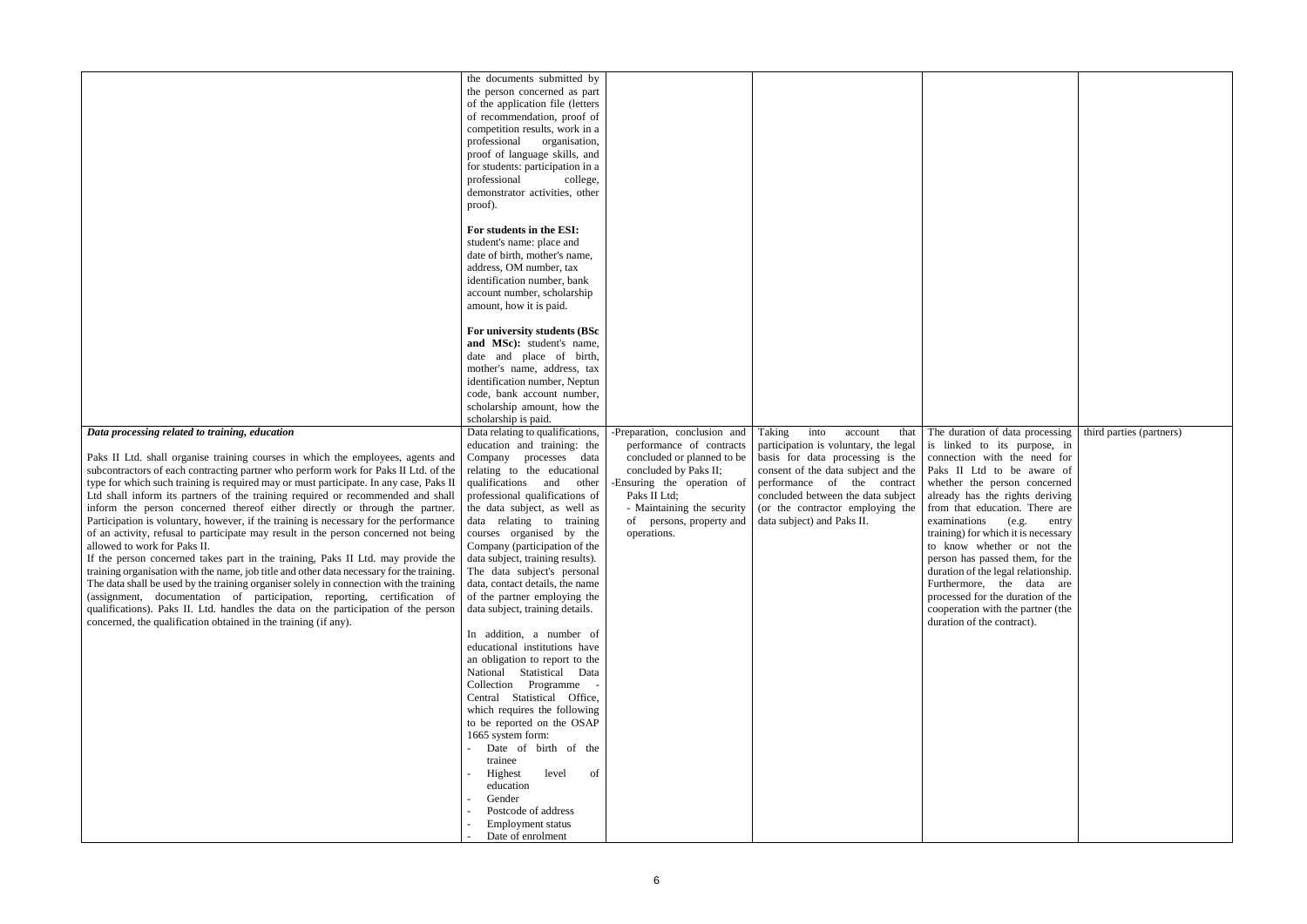| Data processing in relation to psychological tests<br>In certain jobs defined by Paks II Ltd (in particular: instructors), only persons who<br>are psychologically suited to the job and the special workload of the job may be<br>employed. In all cases, the psychological examination shall be carried out by a<br>specialist appointed by Paks II Ltd. The examination shall focus exclusively on the<br>skills, abilities and characteristics relevant to the job. Paks II Ltd. shall only be aware<br>of the findings of the examination (suitable, unsuitable, suitable with certain<br>conditions and restrictions). The person concerned will be informed of the purpose<br>and results of the assessment. If the person concerned prohibits the assessment or<br>subsequently refuses to disclose the results of the assessment to Paks II Ltd, Paks II<br>Ltd may refuse to establish the employment relationship and may terminate the                                                                                                                                                                                                                                                                                                                                                                                                                       | Have you completed your<br>training?<br>Did you pass the exam?<br>What qualification did<br>you obtain?<br>The cost of the trainee's<br>participation fee<br>Data on aptitude tests: the<br>Paks II. Ltd. manages the<br>results of the person's medical<br>examination (fit,<br>unfit,<br>temporarily unfit) and the data<br>on the job-related aptitude<br>tests.                                                                       | -Check the suitability of<br>the person concerned.                                                   | The legal basis for the processing is<br>the data subject's consent and the<br>steps taken by the data subject to<br>conclude the contract between the<br>data subject and Paks II.                                                                                                                               | The data are part of the personnel<br>register and the duration is as<br>defined there (in principle, three<br>years after the termination of<br>employment).<br>Alternatively,<br>the<br>period<br>during<br>of<br>employment, these data may<br>have to be provided on request<br>by the authorities in order to<br>guarantee nuclear safety.                                                                                                  | third parties (applicants)                                               |
|--------------------------------------------------------------------------------------------------------------------------------------------------------------------------------------------------------------------------------------------------------------------------------------------------------------------------------------------------------------------------------------------------------------------------------------------------------------------------------------------------------------------------------------------------------------------------------------------------------------------------------------------------------------------------------------------------------------------------------------------------------------------------------------------------------------------------------------------------------------------------------------------------------------------------------------------------------------------------------------------------------------------------------------------------------------------------------------------------------------------------------------------------------------------------------------------------------------------------------------------------------------------------------------------------------------------------------------------------------------------------|-------------------------------------------------------------------------------------------------------------------------------------------------------------------------------------------------------------------------------------------------------------------------------------------------------------------------------------------------------------------------------------------------------------------------------------------|------------------------------------------------------------------------------------------------------|-------------------------------------------------------------------------------------------------------------------------------------------------------------------------------------------------------------------------------------------------------------------------------------------------------------------|--------------------------------------------------------------------------------------------------------------------------------------------------------------------------------------------------------------------------------------------------------------------------------------------------------------------------------------------------------------------------------------------------------------------------------------------------|--------------------------------------------------------------------------|
| existing employment relationship.                                                                                                                                                                                                                                                                                                                                                                                                                                                                                                                                                                                                                                                                                                                                                                                                                                                                                                                                                                                                                                                                                                                                                                                                                                                                                                                                        |                                                                                                                                                                                                                                                                                                                                                                                                                                           |                                                                                                      |                                                                                                                                                                                                                                                                                                                   |                                                                                                                                                                                                                                                                                                                                                                                                                                                  |                                                                          |
| Camera system, data processing for security purposes<br>A camera system is in operation on the premises of Paks II. In all cases, the cameras<br>are clearly visible and the existence of the cameras and the fact that they are being<br>monitored is obvious to everyone. The cameras only monitor areas where it is<br>justified for the safety of persons and property (e.g. access points, pedestrians). There<br>are no cameras in places where employees and other stakeholders take their rest or<br>breaks, or where surveillance infringes on individual rights. Cameras are not used by<br>Paks II Ltd to monitor or control work and are only used for the security of persons<br>and property. Images from the cameras are not monitored continuously, but are<br>recorded. The recordings may be known and used only if an event makes it<br>necessary. In all cases, access to the recordings is logged.                                                                                                                                                                                                                                                                                                                                                                                                                                                  | The recorded images.                                                                                                                                                                                                                                                                                                                                                                                                                      | Maintaining the security of<br>persons and property;<br>-Trust protection.                           | The legal basis for data processing<br>is the enforcement of the legitimate<br>interest (personal and property<br>security) of Paks II.                                                                                                                                                                           | Paks II Ltd. will delete the   third parties (visitors)<br>recordings after a maximum of<br>three working days. If the<br>recording is the subject of legal<br>proceedings or the application of<br>a legal sanction, Paks II Ltd shall<br>save the necessary part of the<br>recording and keep the saved<br>part for as long as necessary. In<br>this case, the data shall be<br>deleted when the purpose of the<br>processing ceases to exist. |                                                                          |
|                                                                                                                                                                                                                                                                                                                                                                                                                                                                                                                                                                                                                                                                                                                                                                                                                                                                                                                                                                                                                                                                                                                                                                                                                                                                                                                                                                          | The data on the access                                                                                                                                                                                                                                                                                                                                                                                                                    |                                                                                                      |                                                                                                                                                                                                                                                                                                                   |                                                                                                                                                                                                                                                                                                                                                                                                                                                  |                                                                          |
| Processing of data relating to permanent and long-term access authorisations<br>Access to the facilities of Paks II Ltd. is only possible with permanent, long-term or<br>ad hoc access permits. The data related to the access permits are recorded by Paks II<br>Ltd.                                                                                                                                                                                                                                                                                                                                                                                                                                                                                                                                                                                                                                                                                                                                                                                                                                                                                                                                                                                                                                                                                                  | authorisations (name, date and<br>place of birth, name of<br>employer, department) and<br>the data relating to the<br>authorisation.                                                                                                                                                                                                                                                                                                      | organisation of work;<br>-The<br>- Maintaining public and<br>property security<br>-Trust protection. | The legal basis for data processing<br>is the performance of a contract<br>between the data subject and Paks II<br>Ltd. and (in the case of external<br>contract partners) the enforcement<br>of the legitimate interests of Paks II<br>Ltd. as data controller (personal,<br>property and operational security). | Paks II. Ltd. shall keep the data<br>for a period of six months after<br>the expiry date of the access<br>permits, or six months from the<br>date of the ad hoc access permit<br>or access card.                                                                                                                                                                                                                                                 | persons with permanent access<br>(employees,<br>external<br>contractors) |
| Processing of data relating to daily access authorisations<br>An access control system is in operation within the facilities of Paks II. A person<br>with an access card uses his/her personal card to enter and exit each facility, thus<br>recording the time of entry and exit. Each part of the building is closed off from the<br>other by card-only doors or swing gates, where it is justified that only authorised<br>persons should pass through the access point. In this case, the time of passage shall<br>be recorded in the system. The data processing is automated and the data are recorded<br>by the IT system of Paks II Ltd. Paks II Ltd. uses the data only if an event or control<br>makes it necessary (e.g. crime against property, personal injury). Access is always<br>logged, i.e. it is possible to know who has access to the data and when.<br>Access to the Site area of Paks II Ltd. may be granted with a paper access<br>permit. The paper access permit shall be filled in on entering or leaving the site<br>with the assistance of the security service present. One copy of the access permit<br>shall be kept by the applicant on entry and one copy by the security service.<br>When leaving the site, the copy of the permit applicant's copy shall be kept by<br>the security service until it is handed over to Paks II Ltd. | The data on the daily access<br>permits (name and address of<br>the person concerned) and the<br>data relating to the permit.<br>Access card data: Paks II Ltd.<br>manages data related to access<br>cards, such as when and where<br>access cards were used in Paks<br>II Ltd. facilities.<br>Data on paper entry permits<br>(name and identity card<br>number or passport number<br>of the person concerned,<br>employer and job title) | -The<br>organisation of work;<br>- Maintaining public and<br>property security<br>-Trust protection. | The legal basis for data processing<br>is the performance of a contract<br>between the data subject and Paks II<br>Ltd. and the enforcement of the<br>legitimate interests of Paks II Ltd. as<br>data controller (personal, property<br>and operational security).                                                | The data is kept for 72 hours<br>from midnight on the day in<br>question.                                                                                                                                                                                                                                                                                                                                                                        | third parties (occasional visitors,<br>visitors)                         |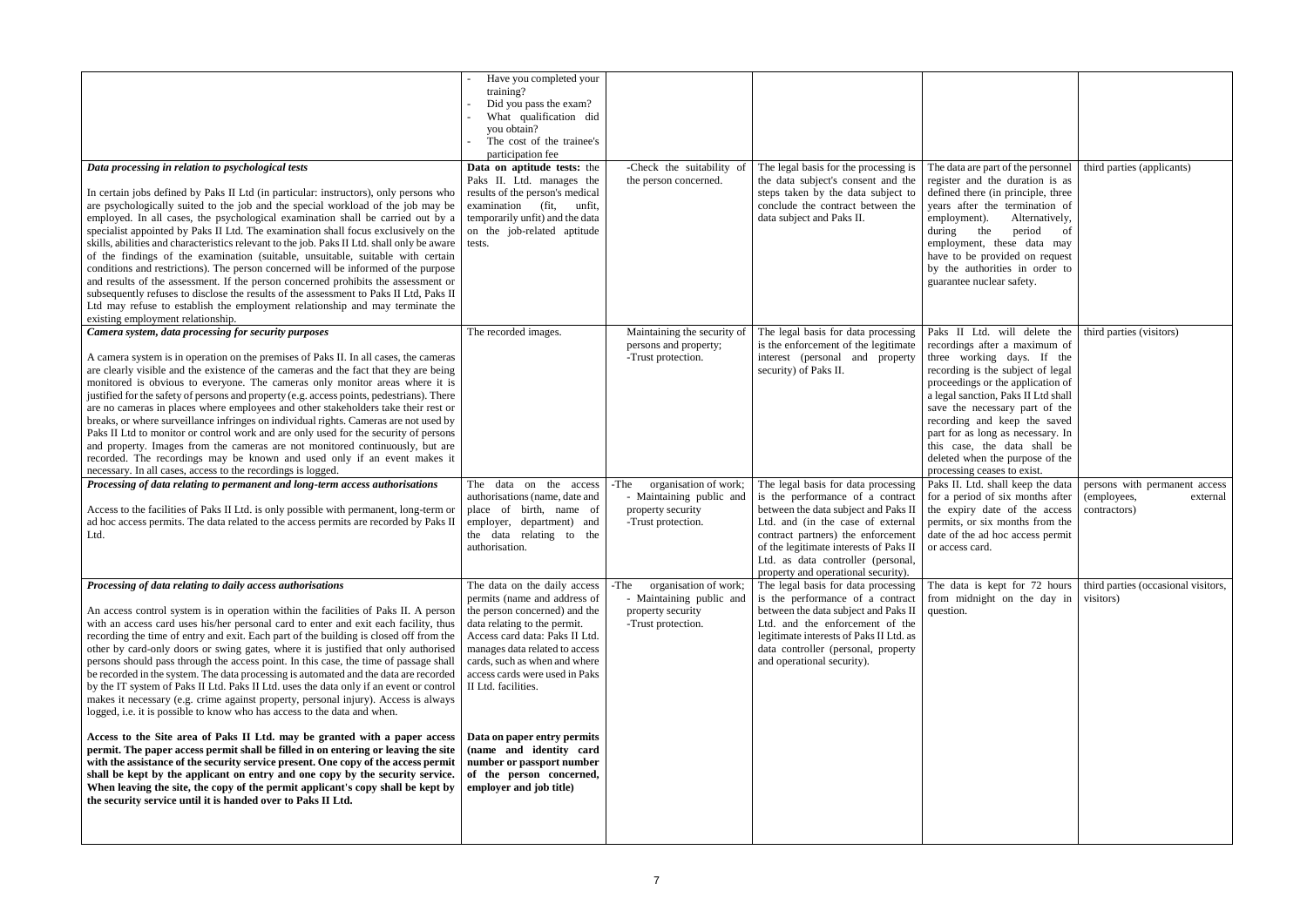| The number of the access<br>- Maintaining the security<br>The legal basis for data processing<br>The data is kept for 72 hours<br>Employees (visitors)<br>Access control system data management<br>is the enforcement of the legitimate<br>card, the name and address of<br>persons, property and<br>from midnight on the day in<br>of<br>interest of Paks II. Ltd. as the data<br>the card holder.<br>An access control system is in operation within the facilities of Paks II. The data<br>operations<br>question.<br>subject is identified on entering and leaving each facility by using his/her personal<br>controller (personal, property and<br>identification card to record the time of entry and exit. Each part of the building is<br>operational safety).<br>locked off from the other by card-only doors or swing gates, where it is justified that<br>only authorised persons should pass through the point. In this case, the time of<br>passage is recorded in the system. The data processing is automated and the data is<br>recorded on the server of MVM BSZK Ltd. Paks II. Ltd. will only use the data if an<br>event or control makes it necessary (e.g. crime against property, personal injury,<br>control of work). Access is always logged, i.e. it is possible to know who has access<br>to the data and when.<br>Data processing in connection with national security audits<br>The legal basis for processing is the<br>Name, date and place of birth,<br>The data will be processed by<br>third parties<br>Preparing, carrying out and<br>law and the consent of the data<br>Paks II. Ltd. for the duration of<br>mother's name, job title, result<br>evaluating<br>safety<br>of the medical examination<br>National security clearance is mandatory for certain persons cooperating with Paks<br>inspections;<br>subject.<br>the legal relationship subject to<br>II Ltd (acting on behalf of contractors) if the person concerned needs to know or is<br>(no details).<br>national security control.<br>- Maintaining the security<br>required to know national classified information or if his/her activities justify it.<br>of persons, property and<br>National security checks are carried out by the Office for the Protection of the<br>operations;<br>Constitution on the basis of Act CXXV of 1995 on National Security Services. Paks<br>-Trust protection;<br>II Ltd. shall inform the person concerned in each case whether the activity is subject<br>-Exercise of rights and<br>to a national security check. Paks II Ltd. does not have access to the data of the<br>obligations arising from<br>person concerned in connection with the check, and the data are processed by the<br>relationship<br>legal<br>the<br>Office for the Protection of the Constitution. In all cases, national security checks<br>between the parties;<br>are carried out with the knowledge and consent of the data subject. If the person<br>-Fulfilling<br>obligations<br>concerned refuses to give consent, he/she may not hold a job subject to the check or,<br>imposed by law.<br>if he/she has approved the establishment of the legal relationship prior to the check,<br>Paks II Ltd may terminate the legal relationship subject to the national security<br>check. Following the inspection, the Office for the Protection of the Constitution<br>shall prepare a security opinion containing the data specified by law, which shall be<br>sent to Paks II Ltd. The person concerned shall be informed of the contents of the<br>expert opinion. The inspection is repeated (reviewed) in the cases specified by law.<br><b>Accident-related data processing</b><br>The legal basis for data processing<br>required<br>-Ensuring the operation of<br>The data will be kept for the<br>Data<br>for<br>employees<br>and<br>persons<br>identification: surname and<br>Paks II Ltd:<br>is the provision of the law (Act<br>authorised to enter the facilities<br>the<br>duration<br>of<br>official<br>XCIII of 1993 on Occupational<br>of Paks II.<br>Paks II Ltd. investigates all accidents that occur in its facilities and other accidents<br>forename, name and surname<br>- Maintaining the security<br>procedures<br>and<br>internal<br>that may be considered as industrial accidents. In the course of this, the details of the<br>at birth, place and date of<br>Safety and Health) and the<br>of persons, property and<br>investigations related to the<br>persons involved in the accident and of the persons otherwise affected, as well as the<br>birth, mother's name at birth,<br>enforcement of the legitimate<br>accident, after which they will be<br>operations.<br>details of the accident (place, time, description, witnesses) are recorded. In the course<br>-Fulfilling<br>interest of Paks II. Ltd. as the data<br>deleted immediately.<br>address, place of residence,<br>of the investigation, Paks II Ltd. will interview the persons involved and witnesses,<br>type and number of<br>obligations imposed by law.<br>controller (prevention of accidents,<br>investigate the causes of the accident in order to establish the disciplinary liability<br>identification document. The<br>liability assessment).<br>justified in connection with the accident and to prevent further accidents.<br>purpose of processing the data<br>is to identify the data subject,<br>to contact him or her and,<br>where necessary, to pursue<br>claims.<br>Workplace inspections, data<br>on incidents: Paks II Ltd.<br>regularly monitors the work<br>performance, fitness for work,<br>working capacity and alcohol<br>consumption<br>of<br>its<br>employees; it also keeps<br>records of incidents at the<br>workplace, in particular<br>accidents at work. The data<br>relating to these are managed<br>by Paks II Ltd.<br>Data management related to access authorisations<br>The identification data on the<br>-Comply with<br>The legal basis for data processing<br>The retention period of the data<br>employees and third parties<br>personal,<br>is the enforcement of the legitimate<br>is related to the employment<br>access authorisation and the<br>administrative,<br>physical<br>relationship of the data subject or<br>Paks II Ltd. ensures the protection of its business secrets through appropriate<br>relating to<br>and electronic security<br>interest of Paks II Ltd. as data<br>data<br>the<br>organisational measures and regulations. Access to particularly protected business<br>the contractual relationship with<br>authorisation.<br>data<br>controller (protection of business<br>requirements<br>for<br>secrets and confidential data is only possible to persons who have a permanent or<br>the Company, after the end of<br>classified<br>secrets pursuant to Act V of 2013 on<br>business<br>as |  |  |  |
|---------------------------------------------------------------------------------------------------------------------------------------------------------------------------------------------------------------------------------------------------------------------------------------------------------------------------------------------------------------------------------------------------------------------------------------------------------------------------------------------------------------------------------------------------------------------------------------------------------------------------------------------------------------------------------------------------------------------------------------------------------------------------------------------------------------------------------------------------------------------------------------------------------------------------------------------------------------------------------------------------------------------------------------------------------------------------------------------------------------------------------------------------------------------------------------------------------------------------------------------------------------------------------------------------------------------------------------------------------------------------------------------------------------------------------------------------------------------------------------------------------------------------------------------------------------------------------------------------------------------------------------------------------------------------------------------------------------------------------------------------------------------------------------------------------------------------------------------------------------------------------------------------------------------------------------------------------------------------------------------------------------------------------------------------------------------------------------------------------------------------------------------------------------------------------------------------------------------------------------------------------------------------------------------------------------------------------------------------------------------------------------------------------------------------------------------------------------------------------------------------------------------------------------------------------------------------------------------------------------------------------------------------------------------------------------------------------------------------------------------------------------------------------------------------------------------------------------------------------------------------------------------------------------------------------------------------------------------------------------------------------------------------------------------------------------------------------------------------------------------------------------------------------------------------------------------------------------------------------------------------------------------------------------------------------------------------------------------------------------------------------------------------------------------------------------------------------------------------------------------------------------------------------------------------------------------------------------------------------------------------------------------------------------------------------------------------------------------------------------------------------------------------------------------------------------------------------------------------------------------------------------------------------------------------------------------------------------------------------------------------------------------------------------------------------------------------------------------------------------------------------------------------------------------------------------------------------------------------------------------------------------------------------------------------------------------------------------------------------------------------------------------------------------------------------------------------------------------------------------------------------------------------------------------------------------------------------------------------------------------------------------------------------------------------------------------------------------------------------------------------------------------------------------------------------------------------------------------------------------------------------------------------------------------------------------------------------------------------------------------------------------------------------------------------------------------------------------------------------------------------------------------------------------------------------------------------------------------------------------------------------------------------------------------------------------------------------------------------------------------------------------------------------------------------------------------------------------------------------------------------------------------------------------------------------------------------------------------------------------------------------------------------------------------------------------------------------------------------------------------------------------------------------------------------------------------------------------------------------------------------------------------------------------------------------------------------------------------------------------------------------------------------------------------------------------------------------------------------------------------------------------------------------------------------------------------------------------------------------------------------------------------------------------------------------------------------------------------------------------------------------------------------------------------------------------------------------------------------------------------------------------------------------------------------------------------------------------------------------------------------------------------------------------------------------------------------------------------------------------------------------------------------------------------------------------------------------------------------------------------------------------------|--|--|--|
|                                                                                                                                                                                                                                                                                                                                                                                                                                                                                                                                                                                                                                                                                                                                                                                                                                                                                                                                                                                                                                                                                                                                                                                                                                                                                                                                                                                                                                                                                                                                                                                                                                                                                                                                                                                                                                                                                                                                                                                                                                                                                                                                                                                                                                                                                                                                                                                                                                                                                                                                                                                                                                                                                                                                                                                                                                                                                                                                                                                                                                                                                                                                                                                                                                                                                                                                                                                                                                                                                                                                                                                                                                                                                                                                                                                                                                                                                                                                                                                                                                                                                                                                                                                                                                                                                                                                                                                                                                                                                                                                                                                                                                                                                                                                                                                                                                                                                                                                                                                                                                                                                                                                                                                                                                                                                                                                                                                                                                                                                                                                                                                                                                                                                                                                                                                                                                                                                                                                                                                                                                                                                                                                                                                                                                                                                                                                                                                                                                                                                                                                                                                                                                                                                                                                                                                                                                                                                             |  |  |  |
|                                                                                                                                                                                                                                                                                                                                                                                                                                                                                                                                                                                                                                                                                                                                                                                                                                                                                                                                                                                                                                                                                                                                                                                                                                                                                                                                                                                                                                                                                                                                                                                                                                                                                                                                                                                                                                                                                                                                                                                                                                                                                                                                                                                                                                                                                                                                                                                                                                                                                                                                                                                                                                                                                                                                                                                                                                                                                                                                                                                                                                                                                                                                                                                                                                                                                                                                                                                                                                                                                                                                                                                                                                                                                                                                                                                                                                                                                                                                                                                                                                                                                                                                                                                                                                                                                                                                                                                                                                                                                                                                                                                                                                                                                                                                                                                                                                                                                                                                                                                                                                                                                                                                                                                                                                                                                                                                                                                                                                                                                                                                                                                                                                                                                                                                                                                                                                                                                                                                                                                                                                                                                                                                                                                                                                                                                                                                                                                                                                                                                                                                                                                                                                                                                                                                                                                                                                                                                             |  |  |  |
|                                                                                                                                                                                                                                                                                                                                                                                                                                                                                                                                                                                                                                                                                                                                                                                                                                                                                                                                                                                                                                                                                                                                                                                                                                                                                                                                                                                                                                                                                                                                                                                                                                                                                                                                                                                                                                                                                                                                                                                                                                                                                                                                                                                                                                                                                                                                                                                                                                                                                                                                                                                                                                                                                                                                                                                                                                                                                                                                                                                                                                                                                                                                                                                                                                                                                                                                                                                                                                                                                                                                                                                                                                                                                                                                                                                                                                                                                                                                                                                                                                                                                                                                                                                                                                                                                                                                                                                                                                                                                                                                                                                                                                                                                                                                                                                                                                                                                                                                                                                                                                                                                                                                                                                                                                                                                                                                                                                                                                                                                                                                                                                                                                                                                                                                                                                                                                                                                                                                                                                                                                                                                                                                                                                                                                                                                                                                                                                                                                                                                                                                                                                                                                                                                                                                                                                                                                                                                             |  |  |  |
|                                                                                                                                                                                                                                                                                                                                                                                                                                                                                                                                                                                                                                                                                                                                                                                                                                                                                                                                                                                                                                                                                                                                                                                                                                                                                                                                                                                                                                                                                                                                                                                                                                                                                                                                                                                                                                                                                                                                                                                                                                                                                                                                                                                                                                                                                                                                                                                                                                                                                                                                                                                                                                                                                                                                                                                                                                                                                                                                                                                                                                                                                                                                                                                                                                                                                                                                                                                                                                                                                                                                                                                                                                                                                                                                                                                                                                                                                                                                                                                                                                                                                                                                                                                                                                                                                                                                                                                                                                                                                                                                                                                                                                                                                                                                                                                                                                                                                                                                                                                                                                                                                                                                                                                                                                                                                                                                                                                                                                                                                                                                                                                                                                                                                                                                                                                                                                                                                                                                                                                                                                                                                                                                                                                                                                                                                                                                                                                                                                                                                                                                                                                                                                                                                                                                                                                                                                                                                             |  |  |  |
|                                                                                                                                                                                                                                                                                                                                                                                                                                                                                                                                                                                                                                                                                                                                                                                                                                                                                                                                                                                                                                                                                                                                                                                                                                                                                                                                                                                                                                                                                                                                                                                                                                                                                                                                                                                                                                                                                                                                                                                                                                                                                                                                                                                                                                                                                                                                                                                                                                                                                                                                                                                                                                                                                                                                                                                                                                                                                                                                                                                                                                                                                                                                                                                                                                                                                                                                                                                                                                                                                                                                                                                                                                                                                                                                                                                                                                                                                                                                                                                                                                                                                                                                                                                                                                                                                                                                                                                                                                                                                                                                                                                                                                                                                                                                                                                                                                                                                                                                                                                                                                                                                                                                                                                                                                                                                                                                                                                                                                                                                                                                                                                                                                                                                                                                                                                                                                                                                                                                                                                                                                                                                                                                                                                                                                                                                                                                                                                                                                                                                                                                                                                                                                                                                                                                                                                                                                                                                             |  |  |  |
|                                                                                                                                                                                                                                                                                                                                                                                                                                                                                                                                                                                                                                                                                                                                                                                                                                                                                                                                                                                                                                                                                                                                                                                                                                                                                                                                                                                                                                                                                                                                                                                                                                                                                                                                                                                                                                                                                                                                                                                                                                                                                                                                                                                                                                                                                                                                                                                                                                                                                                                                                                                                                                                                                                                                                                                                                                                                                                                                                                                                                                                                                                                                                                                                                                                                                                                                                                                                                                                                                                                                                                                                                                                                                                                                                                                                                                                                                                                                                                                                                                                                                                                                                                                                                                                                                                                                                                                                                                                                                                                                                                                                                                                                                                                                                                                                                                                                                                                                                                                                                                                                                                                                                                                                                                                                                                                                                                                                                                                                                                                                                                                                                                                                                                                                                                                                                                                                                                                                                                                                                                                                                                                                                                                                                                                                                                                                                                                                                                                                                                                                                                                                                                                                                                                                                                                                                                                                                             |  |  |  |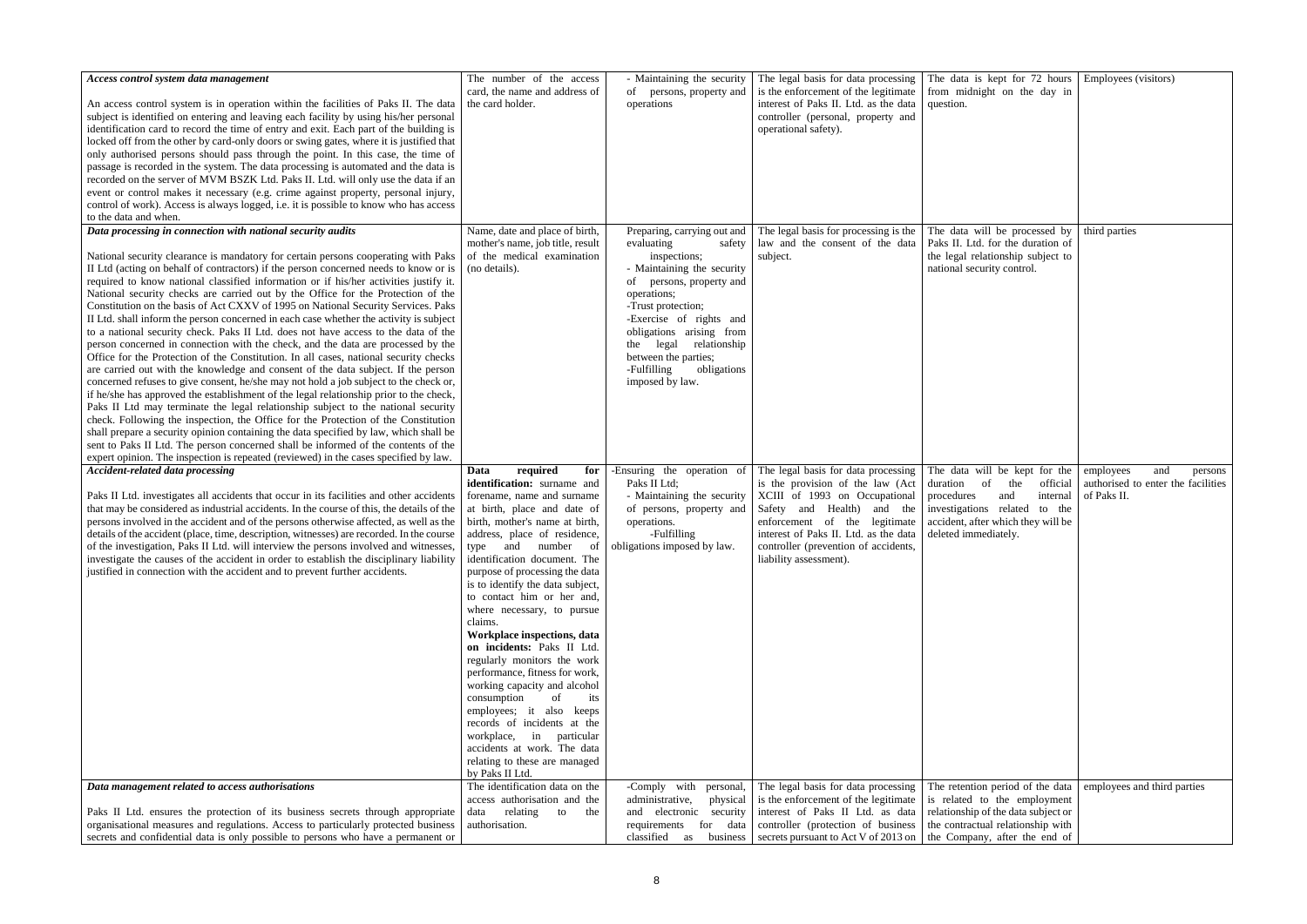| one-off access authorisation to access documents containing the Company's business<br>secrets and a signed declaration of conflict of interest and confidentiality. Paks II<br>Ltd. processes data related to access authorisations, such as the data of the access<br>authorisation holders, the data related to the granting of the access authorisation and<br>the data related to the use of the access authorisation.                                                                                                                                                                                                                                                                                                                                                                                                                                                                                                                                                                                                                                                                                        |                                                                                                                                                                                                                                                                                                                                                                                                                                                                                                                                             | secrets                                                                                                                                                                                                                                                                                    | the Civil Code)                                                                                                                                                                                                                                                                                                                                  | which the data will be deleted<br>immediately.                                                                                                                                                                                                                                                                                                                                                                                                                  |                                                 |
|-------------------------------------------------------------------------------------------------------------------------------------------------------------------------------------------------------------------------------------------------------------------------------------------------------------------------------------------------------------------------------------------------------------------------------------------------------------------------------------------------------------------------------------------------------------------------------------------------------------------------------------------------------------------------------------------------------------------------------------------------------------------------------------------------------------------------------------------------------------------------------------------------------------------------------------------------------------------------------------------------------------------------------------------------------------------------------------------------------------------|---------------------------------------------------------------------------------------------------------------------------------------------------------------------------------------------------------------------------------------------------------------------------------------------------------------------------------------------------------------------------------------------------------------------------------------------------------------------------------------------------------------------------------------------|--------------------------------------------------------------------------------------------------------------------------------------------------------------------------------------------------------------------------------------------------------------------------------------------|--------------------------------------------------------------------------------------------------------------------------------------------------------------------------------------------------------------------------------------------------------------------------------------------------------------------------------------------------|-----------------------------------------------------------------------------------------------------------------------------------------------------------------------------------------------------------------------------------------------------------------------------------------------------------------------------------------------------------------------------------------------------------------------------------------------------------------|-------------------------------------------------|
| <b>Checking for alcohol intoxication</b><br>If the person concerned is working for Paks II. Ltd. within the facilities of Paks II<br>Ltd., he/she must be able to work, must not be under the influence of alcohol,<br>especially taking into account that working in such a state endangers the safety of<br>persons and property. If there is a suspicion that the person concerned has consumed<br>alcohol, the representative of Paks II. The procedure and means of the check shall be<br>laid down in the internal rules of Paks II Ltd. In all cases, a record of the check shall<br>be drawn up.                                                                                                                                                                                                                                                                                                                                                                                                                                                                                                          | The name of the person<br>concerned, the result of the<br>investigation.                                                                                                                                                                                                                                                                                                                                                                                                                                                                    | Ensuring the operation of<br>Paks II Ltd;<br>- Maintaining the security<br>of persons, property and<br>operations.                                                                                                                                                                         | The legal basis for data processing<br>is the enforcement of the legitimate<br>interest (safe operation) of Paks II.                                                                                                                                                                                                                             | In the case of a negative result,<br>the data will be deleted by Paks<br>II. In the case of a positive result,<br>taking into account that the data<br>may be used in a dispute, the data<br>controller shall process the data<br>until the limitation period for the<br>claim arising from the audit (five<br>years from the date of the data<br>creation). The data will be<br>processed by Paks II Ltd. for five<br>years after the expiry of the<br>permit. | employees and third parties                     |
| Newsletter<br>The Company would like to send a newsletter with the following content from the<br>email address hirlevel@paks2.hu to strengthen social relations and the Company's<br>brand:<br>Lead thread - introducing the featured news of the period and then<br>navigating to the Society's website.<br>Updates, programme recommendations - Relevant information about the<br>launch of Atmosphere magazine or where people can meet us (job fairs,<br>truck stops, information booths, scholarship programme launches, etc.). In<br>this section, we would direct the reader to the website with one news item<br>and to Facebook with another.<br>Job Booking - To draw attention to a specific position and navigate to the<br>Careers Portal.<br>Colour - visuals, infographics, photo galleries, etc.<br>On the part of the Company, the recipients' data (name, email address) may only be<br>disclosed to individual employees of the Human Resources Directorate, the<br>Operations Directorate and the Communications Directorate, to the extent necessary<br>for the performance of their duties. | Name and email address of the<br>recipient of the newsletter.                                                                                                                                                                                                                                                                                                                                                                                                                                                                               | Maintaining and strengthening<br>the social relations of Paks<br>II Ltd.                                                                                                                                                                                                                   | The data processing is based on the<br>prior consent of the data subject (the<br>recipient of the newsletter), with the<br>possibility to unsubscribe in all<br>newsletters.                                                                                                                                                                     | The Company will delete the<br>data if the data subject requests it<br>(withdraws his/her consent) and<br>there is no other legal basis for<br>the processing.                                                                                                                                                                                                                                                                                                  | third<br>parties<br>(newsletter)<br>recipients) |
| Events - managing participants' data<br>Paks II Ltd. processes the data of the persons registering for the event organised by<br>it and participating in the event. The purpose of the data processing is to ensure<br>access to the event, to perform the tasks necessary for the organisation of the event<br>(e.g. transfer administration, catering coordination), to inform the data subject before<br>and after the event about the given and possibly further events, events related to Paks<br>$\mathbf{II}$ .                                                                                                                                                                                                                                                                                                                                                                                                                                                                                                                                                                                            | Name of the data subject,<br>name of the organisation<br>delegating the data subject,<br>telephone number of the data<br>subject, e-mail address. In<br>case of a visit to a nuclear<br>power plant, in addition to the<br>above, place and date of birth,<br>mother's name, identification<br>card number. We also register<br>the names, telephone numbers<br>and e-mail addresses of the<br>partners involved in the<br>organisation of the event. For<br>example: hotel<br>contact<br>persons, catering and other<br>services partners. | -Identifying<br>the<br>subject, contacting and<br>maintaining contact with<br>the data subject;<br>-Organising and running<br>events;<br>-Registering<br>and<br>contacting<br>people<br>attending events;<br>-Promoting the events of<br>Paks II Ltd., preparing<br>information materials. | data The legal basis for the processing is<br>the consent of the data subject, or if<br>this cannot be obtained due to the<br>nature of the event or the way it is<br>organised (time limit, technical<br>constraints), the data subject will be<br>informed of the processing at the<br>event and will consent to it by<br>attending the event. | Paks II Ltd. will delete the data if<br>the data subject requests<br>(withdraws his/her consent) and<br>there is no other legal basis for<br>the processing. In the absence of<br>such consent, Paks II Ltd. shall<br>also delete the data if the purpose<br>of the processing ceases to exist,<br>in particular if no future events<br>take place to which the data<br>subject is invited or about which<br>the data subject is informed.                      | employees and third parties<br>(participants)   |
| <b>Events - making recordings</b><br>Paks II Ltd. shall take photographs, video and audio recordings at certain events<br>organised by Paks II Ltd. or involving Paks II Ltd. (in particular: press conferences,<br>conferences, external parliamentary committee meetings, public forums, job fairs,<br>academic or scientific lectures given by employees of Paks II Ltd.). The fact that the                                                                                                                                                                                                                                                                                                                                                                                                                                                                                                                                                                                                                                                                                                                   | The video<br>and<br>audio<br>recordings and photographs<br>made.                                                                                                                                                                                                                                                                                                                                                                                                                                                                            | -Promoting the events of<br>Paks II Ltd., preparing<br>information materials;<br>-Documenting<br>the<br>activities of Paks II Ltd.                                                                                                                                                         | The legal basis for data processing<br>is the legitimate interest of Paks II.<br>as the data controller<br>Ltd.<br>(archiving, documentation, future<br>research, verification of contractual<br>performance, presentation and                                                                                                                   | Paks II Ltd. shall store the<br>records for 2 (two) years, after<br>which the justification for further<br>storage shall be reviewed every<br>two years.                                                                                                                                                                                                                                                                                                        | employees and third parties<br>(participants)   |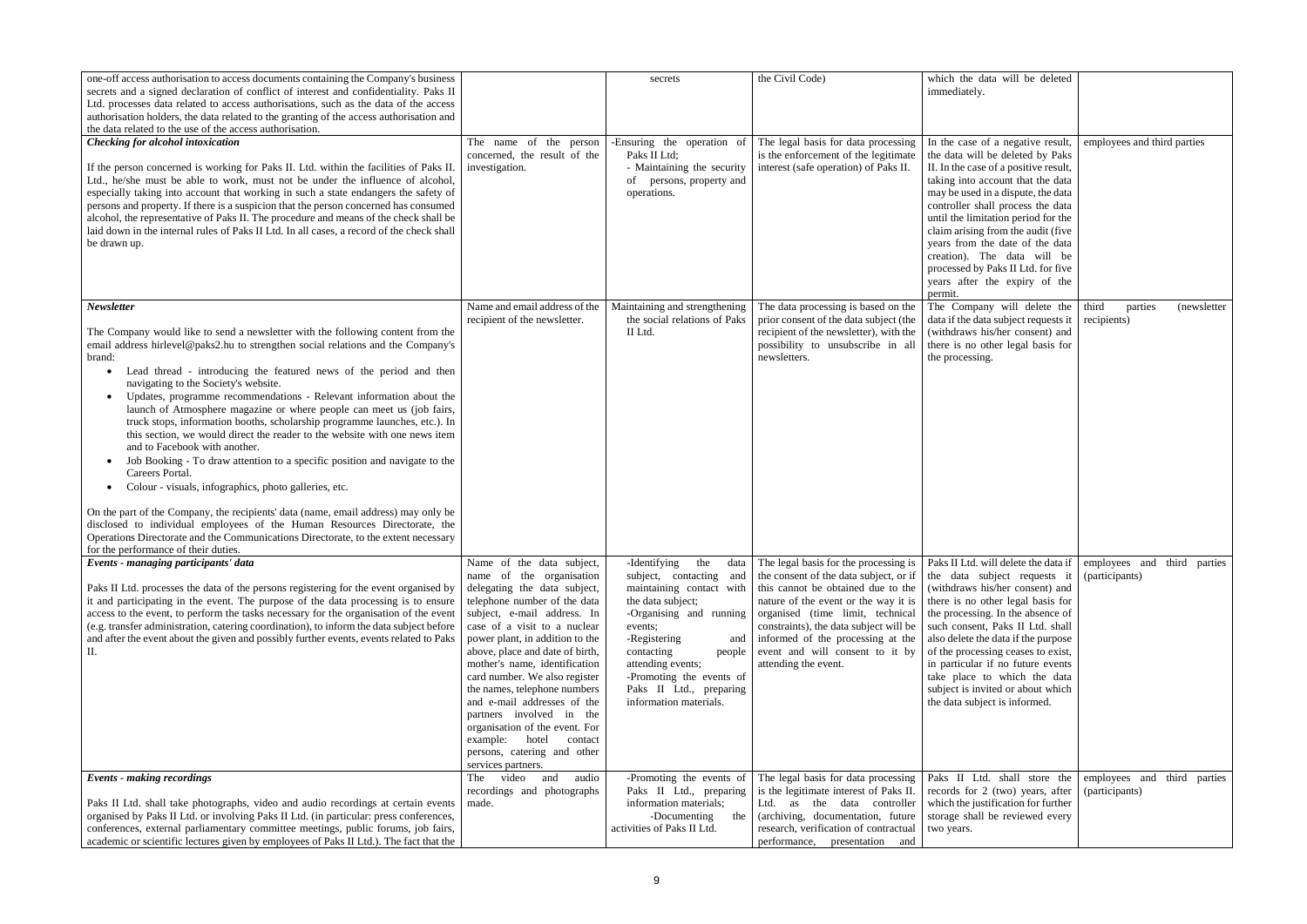| recording is taking place will be indicated in the on-site information and information<br>material for the event in question and will be made in a public and visible manner.<br>The purpose of the recording is never intended to represent an individual (unless the<br>data subject gives his or her express prior consent), but always to present the event.<br>The controller is entitled to publish the recordings on its online and offline<br>communication platforms. The data subject may object to the creation and<br>publication of the recordings.<br>The reason for the inclusion is that the activities of Paks II Ltd. are considered to be<br>of outstanding national economic importance. Taking into account that the<br>establishment and operation of Paks II will determine the energy, budgetary and<br>financial situation of Hungary for decades, it is important to ensure that these records<br>are accessible and researchable. |                                                                                                                                     |                                                                                                                                                                                                                                                         | promotion of the event), and the<br>consent of the data subject, which he<br>or she gives by participating in the<br>event with the knowledge of the<br>recording.                                                                                                                                                                                                                                                            |                                                                                                                                                                                                                                                                                                                                                                                                                   |                                                               |
|--------------------------------------------------------------------------------------------------------------------------------------------------------------------------------------------------------------------------------------------------------------------------------------------------------------------------------------------------------------------------------------------------------------------------------------------------------------------------------------------------------------------------------------------------------------------------------------------------------------------------------------------------------------------------------------------------------------------------------------------------------------------------------------------------------------------------------------------------------------------------------------------------------------------------------------------------------------|-------------------------------------------------------------------------------------------------------------------------------------|---------------------------------------------------------------------------------------------------------------------------------------------------------------------------------------------------------------------------------------------------------|-------------------------------------------------------------------------------------------------------------------------------------------------------------------------------------------------------------------------------------------------------------------------------------------------------------------------------------------------------------------------------------------------------------------------------|-------------------------------------------------------------------------------------------------------------------------------------------------------------------------------------------------------------------------------------------------------------------------------------------------------------------------------------------------------------------------------------------------------------------|---------------------------------------------------------------|
| Records managed for media relations purposes<br>In its relations with the media, Paks II Ltd. maintains local, regional and national<br>media contacts with representatives of the media. In the course of these contacts, the<br>names and contact details of the heads and editors of the individual media are stored<br>and updated, and targeted information is forwarded to them or press enquiries are<br>received from them. It is in the exercise of these activities that, precisely because of<br>the nature of the contacts and the press, inquiries are received without a legal<br>relationship.                                                                                                                                                                                                                                                                                                                                                | Name, position, name of the<br>media delegating the data<br>subject, telephone number and<br>e-mail address of the data<br>subject. | Ensuring contacts with the<br>media.                                                                                                                                                                                                                    | The legal basis for data processing<br>is the enforcement of the legitimate<br>interest of Paks II. Ltd. as the data<br>controller (maintenance of press<br>relations).                                                                                                                                                                                                                                                       | The Company will delete the third<br>data if the data subject requests it<br>(withdraws his/her consent) and<br>there is no other legal basis for<br>the processing. In the absence of<br>such consent, the Company will<br>also delete the data if the purpose<br>of the processing ceases to exist,<br>in particular if no further events<br>to which the data subject's<br>invitation is justified take place. | (media<br>parties<br>representatives)                         |
| Records managed for social networking purposes<br>In its relations with society, Paks II Ltd. maintains local, regional and national<br>contacts with representatives of organisations and institutions. In the course of these<br>contacts, the names and contact details of the individual leaders and representatives<br>are stored and updated, and information is forwarded to them or requests are received<br>from them.                                                                                                                                                                                                                                                                                                                                                                                                                                                                                                                              | titles,<br>Names,<br>postal<br>addresses, telephone numbers<br>and e-mail addresses of the<br>data subjects.                        | Ensuring liaison with the<br>various social organisations.                                                                                                                                                                                              | The legal basis for data processing<br>is the enforcement of the legitimate<br>interest of Paks II. Ltd. as the data<br>controller (maintenance of social<br>relations).                                                                                                                                                                                                                                                      | The Company will delete the third parties<br>data if the data subject requests it<br>(withdraws his/her consent) and<br>there is no other legal basis for<br>the processing. The Company<br>will also delete the data if the<br>purpose of the processing ceases<br>to exist.                                                                                                                                     |                                                               |
| <b>Information from opinion polls</b><br>Paks II Ltd. will periodically commission public opinion surveys and may also<br>conduct focus group surveys. During the surveys (main and control research) a final<br>report in Hungarian and English and a presentation in Hungarian and English will be<br>prepared, while in the case of focus group research, this will be supplemented by a<br>transcript of the interviews and a video or audio recording of the interviews. The<br>consent of the participants will be obtained by the contractor organising the public<br>opinion research and the audio recordings will be forwarded to Paks II.                                                                                                                                                                                                                                                                                                         | Audio and video recordings of<br>the focus group research   Paks II Ltd.<br>participants' discussions.                              | Finding out public opinions on                                                                                                                                                                                                                          | The legal basis for data processing<br>is the legitimate interest of Paks II<br>Ltd. as the data controller (to learn<br>about public opinions about Paks II<br>$Ltd.$ ).                                                                                                                                                                                                                                                     | The audio and video recordings   third parties<br>will be deleted after the<br>transcript has been checked, but<br>no later than 30 days after the<br>receipt of the recordings.                                                                                                                                                                                                                                  |                                                               |
| <b>Intranet publication</b><br>The intranet data content may also be accessed by external persons within certain<br>limits regulated by the Company, in particular:<br>employees of the ministry of the minister without portfolio (PTNM)<br>responsible for the design, construction and commissioning of the two new<br>units of the Paks nuclear power plant;<br>employees of PIP Nonprofit Ltd.<br>Such data content involving personal data includes in particular:<br>the company telephone directory (name, work contact details - telephone<br>number and email address), location, position, department)<br>news and content on the intranet (for example, with a photo of the<br>employee)                                                                                                                                                                                                                                                         | name, work contact details -<br>telephone number and email<br>address), location, job title,<br>department; photograph              | To ensure compliance with the<br>Company's role as a state-<br>owned company, to facilitate<br>proper communication and<br>information flow between the<br>Company Founder and the<br>companies<br>under<br>the<br>ownership of the Company<br>Founder. | The legal basis for data processing<br>is the legitimate interest of the<br>Company, as it is necessary for the<br>continuous and efficient work that<br>the employees of the organisations<br>with close economic and ownership<br>relations with the Company can get<br>access to the professional<br>information of the Company and<br>can maintain effective contact with<br>the employees of the Company in<br>any form. | individual<br>The<br>telephone<br>directory data are stored in the<br>system until the employee's<br>employment is terminated, after<br>which they are deleted.<br>Paks II Ltd. will store the other<br>(photographic) records for 2<br>(two) years, after which the<br>justification for further storage<br>will be reviewed every two<br>years.                                                                 | closed<br>employees,<br>external<br>access points (PTNM, PIP) |
| However, the content of the intranet is never public and is only accessible to a limited<br>circle of people regulated by the Directorate of Media and Communication.                                                                                                                                                                                                                                                                                                                                                                                                                                                                                                                                                                                                                                                                                                                                                                                        | The Company has access to                                                                                                           | Finding out public opinions on                                                                                                                                                                                                                          | The legal basis for processing is the                                                                                                                                                                                                                                                                                                                                                                                         | Facebook's system automatically                                                                                                                                                                                                                                                                                                                                                                                   | third<br>parties                                              |
| Data processing in relation to your Company Facebook profile                                                                                                                                                                                                                                                                                                                                                                                                                                                                                                                                                                                                                                                                                                                                                                                                                                                                                                 |                                                                                                                                     |                                                                                                                                                                                                                                                         |                                                                                                                                                                                                                                                                                                                                                                                                                               |                                                                                                                                                                                                                                                                                                                                                                                                                   |                                                               |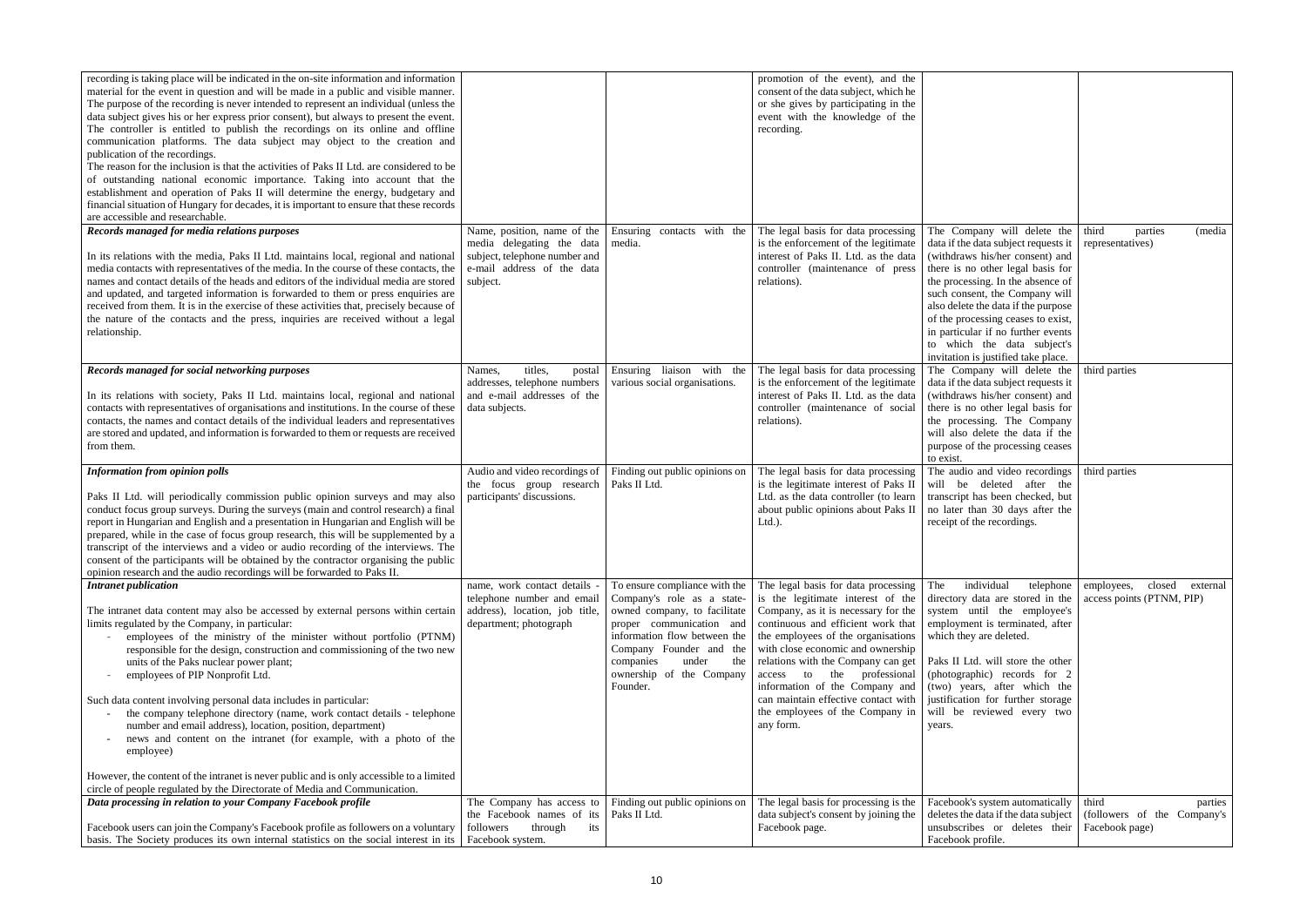| appearances. The Company does not process any data on the acceptance of the<br>appearances, the reactions and counter-reactions of its readers and Facebook users,<br>and does not create a separate database of followers of the Company's Facebook<br>page.                                                                                                                                                                                                                                                                                                                                                                                                                                                                                                                                                                                                                                                                                                                                                                                                                       |                                                                                                                                                                                                                                                                                                                |                                                                          |                                                                                                                                                                                                                                 |                                                                                                                                                                                                                                                                                                                                                                                       |                                                                                    |
|-------------------------------------------------------------------------------------------------------------------------------------------------------------------------------------------------------------------------------------------------------------------------------------------------------------------------------------------------------------------------------------------------------------------------------------------------------------------------------------------------------------------------------------------------------------------------------------------------------------------------------------------------------------------------------------------------------------------------------------------------------------------------------------------------------------------------------------------------------------------------------------------------------------------------------------------------------------------------------------------------------------------------------------------------------------------------------------|----------------------------------------------------------------------------------------------------------------------------------------------------------------------------------------------------------------------------------------------------------------------------------------------------------------|--------------------------------------------------------------------------|---------------------------------------------------------------------------------------------------------------------------------------------------------------------------------------------------------------------------------|---------------------------------------------------------------------------------------------------------------------------------------------------------------------------------------------------------------------------------------------------------------------------------------------------------------------------------------------------------------------------------------|------------------------------------------------------------------------------------|
| Representation<br>Paks II Ltd. carries out gift-giving activities for representational and business<br>purposes, handles personal gifts in the case of representation and keeps records of<br>the gifts received. The Company keeps records of the name and position of the person<br>making the gift, the name and position of the partner making the gift and the name<br>of the company, as well as the name, item number and cost price of the representative<br>gift item chosen.                                                                                                                                                                                                                                                                                                                                                                                                                                                                                                                                                                                              | serial<br>number,<br>Name,<br>position, department of the<br>donor; Name, company name,<br>position of the person to be<br>donated; Name, item number,<br>price of the representative<br>gift.<br>On transfer of the transfer:<br>name of the transferee. serial<br>name of<br>number.<br>the<br>transferor    | Maintaining and promoting<br>the business relations of Paks<br>II Ltd.   | The legal basis for data processing<br>is provided by Act CXVII of 1995<br>on Personal Income Tax (Personal<br>Income Tax Act), as the Company is<br>required to keep a record of the fact<br>of the gift and the related data. | The retention period is 15 years<br>under the Tax Act.                                                                                                                                                                                                                                                                                                                                | third parties (business partners)<br>employee (donor and recipient,<br>transferor) |
| Data processing for business-related catering, accounting of business gifts<br>When accounting for business hospitality or business gifts, the name of the company<br>or individual who received the hospitality must be indicated.                                                                                                                                                                                                                                                                                                                                                                                                                                                                                                                                                                                                                                                                                                                                                                                                                                                 | serial<br>number,<br>Name,<br>position, department of the<br>donor; Name, company name,<br>position of the person to be<br>donated; Name, item number,<br>price of the representative<br>gift.<br>On transfer of the transfer:<br>name of the transferee. serial<br>number.<br>of<br>name<br>the<br>transferor | Maintaining and promoting<br>the business relations of Paks<br>II Ltd.   | The legal basis for data processing<br>is provided by Act CXVII of 1995<br>on Personal Income Tax (Personal<br>Income Tax Act), as the Company is<br>required to keep a record of the fact<br>of the gift and the related data. | The retention period is 15 years<br>under the Tax Act.                                                                                                                                                                                                                                                                                                                                | third parties (business partners)<br>employee (donor and recipient,<br>transferor) |
| Organising and running campaigns<br>As part of the operation of the internal communication system, Paks II Ltd. conducts<br>several internal campaigns to encourage employees to represent the Company and<br>participate in events such as the Danube crossing, children's drawing competition,<br>photo competition, other sports competitions. During these processes, we record<br>personal data of employees (and, if they have given their express consent in a<br>separate declaration, of their relatives - both adults and minors). We publish the<br>names of the participants, photos, video and audio recordings of the campaign in the<br>Company's own publications, calendars, website, intranet pages, bulletins and other<br>communication platforms. As this activity goes beyond the nature of the employment<br>relationship between the Company and its employee, the consent of the employee or<br>his/her relative, or in the case of a minor, the person having parental authority, is<br>required in all cases for the processing of data in this context. | Names, contact details, photo,<br>video and audio recordings of<br>the data subjects involved.                                                                                                                                                                                                                 | Increasing<br>employee<br>building<br>engagement,<br>community.          | The legal basis for data processing<br>is the consent of the employee or a<br>relative, or the application for<br>participation.                                                                                                | Two years from the date of employees, external parties<br>taking the photograph, video or<br>audio recording, with the<br>Employer reviewing the need to<br>retain the data after the two years<br>have elapsed.                                                                                                                                                                      |                                                                                    |
| Corporate social responsibility programmes<br>Paks II Ltd. organises several charity programmes to strengthen the Company's role   name and contact details of<br>in social responsibility. Employees are also involved in these programmes. The<br>names of the participants, photos, video and audio recordings taken during the<br>programme will be published in the Company's own publications, calendars, website,<br>intranet pages, bulletins and other communication platforms, subject to their explicit<br>consent in a separate statement.                                                                                                                                                                                                                                                                                                                                                                                                                                                                                                                              | Name and contact details of<br>the participating employee,<br>the contact person of the<br>external partner, photo, video<br>and audio recordings.                                                                                                                                                             | Maintaining and strengthening<br>the social relations of Paks II<br>Ltd. | The legal basis for data processing<br>is the consent of the employee or a<br>relative, or the application for<br>participation.                                                                                                | Two years from the date of employees, external parties<br>taking the photograph, video or<br>audio recording, with the<br>Employer reviewing the need to<br>retain the data after the two years<br>have elapsed.                                                                                                                                                                      |                                                                                    |
| Contents of the bulletin boards at the premises of Paks II.<br>Paks II Ltd. is responsible for updating the content of the bulletins on the company's<br>sites. Where appropriate, content, such as advertisements, is posted at the request of<br>employees or other external natural persons.                                                                                                                                                                                                                                                                                                                                                                                                                                                                                                                                                                                                                                                                                                                                                                                     | Name and contact details of<br>the employee or third party<br>concerned.                                                                                                                                                                                                                                       | Increasing<br>employee<br>building<br>engagement,<br>community.          | The legal basis for data processing<br>is the consent of the employee or a<br>relative or third party, or the<br>application for participation.                                                                                 | The Company will delete the<br>data if the data subject requests it<br>(withdraws his/her consent) and<br>there is no other legal basis for<br>the processing. Failing this, the<br>Company shall also delete the<br>data if the purpose of the<br>processing has ceased, but the<br>data shall in any event be deleted<br>no later than 90 days after the<br>date of the disclosure. | employees, external parties                                                        |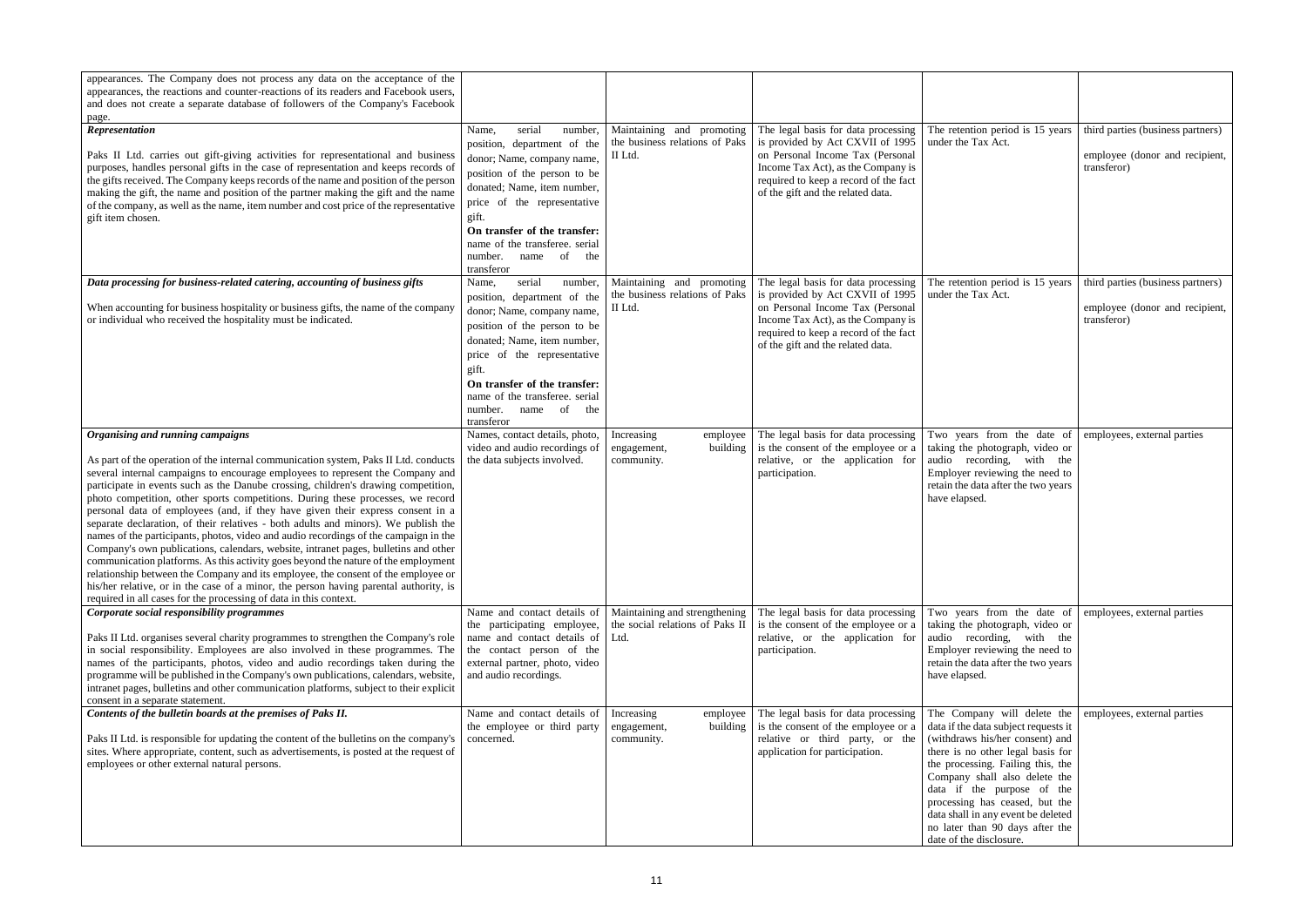| Data processing in relation to the "Atmosphere" company periodical<br>The use for communication purposes of images in the Company's magazine<br>"Atmosphere" and photographs taken to illustrate the article or provided by the data<br>subject on the Company's own communication platforms or on other communication<br>platforms operated and managed by a contractor, i.e. the Company's online<br>platforms, including the internal intranet site, or on any advertising and<br>communication platforms.<br>Data processing related to contacts for contracts                                                                                                                                                                                                                                                                                                                                                                                                                                                                                                                                                                                                     | The image of the data subject<br>(employee or third party),<br>certain personal data provided<br>by him or her (in particular:<br>marital status, professional<br>history, leisure activities).<br>Data included in the contract,                                            | Maintaining<br>the<br>social  <br>relations of Paks II Ltd. and<br>strengthening the community.<br>-Identifying<br>the<br>data                                                                                                                                                                                                                                                                                                       | The legal basis for the processing is<br>the data subject's consent pursuant<br>to Article $6(1)(a)$ of the GDPR,<br>subject to Section 2:48 of Act V of<br>2013 on the Civil Code.<br>The legal basis for the processing is                                                  | Paks II Ltd. shall store the Employees, third parties<br>records for 2 (two) years, after<br>which the justification for further<br>storage shall be reviewed every<br>two years.<br>The data will be processed by                                                                                                                                                                                                                                                                                                                 | employees and third parties                                                                                |
|------------------------------------------------------------------------------------------------------------------------------------------------------------------------------------------------------------------------------------------------------------------------------------------------------------------------------------------------------------------------------------------------------------------------------------------------------------------------------------------------------------------------------------------------------------------------------------------------------------------------------------------------------------------------------------------------------------------------------------------------------------------------------------------------------------------------------------------------------------------------------------------------------------------------------------------------------------------------------------------------------------------------------------------------------------------------------------------------------------------------------------------------------------------------|------------------------------------------------------------------------------------------------------------------------------------------------------------------------------------------------------------------------------------------------------------------------------|--------------------------------------------------------------------------------------------------------------------------------------------------------------------------------------------------------------------------------------------------------------------------------------------------------------------------------------------------------------------------------------------------------------------------------------|-------------------------------------------------------------------------------------------------------------------------------------------------------------------------------------------------------------------------------------------------------------------------------|------------------------------------------------------------------------------------------------------------------------------------------------------------------------------------------------------------------------------------------------------------------------------------------------------------------------------------------------------------------------------------------------------------------------------------------------------------------------------------------------------------------------------------|------------------------------------------------------------------------------------------------------------|
| If Paks II. Ltd. concludes a contract with another party (parties), the contract or other<br>documents related to the contract and generated in the course of the performance of<br>the contract shall contain the data of the representative or contact person of the other<br>party, as well as the data of persons acting in the interests of the other party, who are<br>involved in the performance of the contract. The data are processed by Paks II. Ltd.<br>in the course of the performance of the contract for the purpose of the performance<br>of the contract.                                                                                                                                                                                                                                                                                                                                                                                                                                                                                                                                                                                           | depending on the contract:<br>name, contact details, title of<br>the data subject, role in the<br>performance of the contract.                                                                                                                                               | subject, contacting and<br>maintaining contact with<br>the data subject;<br>-Preparation, conclusion<br>performance<br>of<br>and<br>contracts concluded or<br>planned to be concluded by<br>Paks II;<br>-Exercising rights and<br>obligations arising from a<br>legal relationship.                                                                                                                                                  | the legitimate interest of Paks II.<br>Ltd. as the data controller<br>(maintaining contact during the<br>performance of the contract).                                                                                                                                        | Paks II. Ltd. in the contract for as<br>long as a claim can be made on<br>the basis of the contract (five<br>years after the termination of the<br>contract), subject to<br>the<br>provisions of the Civil Code.<br>6:22 of the Civil Code, according<br>to which civil law claims expire<br>after five years.                                                                                                                                                                                                                     | (contractors)                                                                                              |
| Data processing of assets owned (or otherwise managed under a legal relationship)<br>by Paks II Ltd.<br>In the fixed asset register, assets transferred to third parties are also assigned to the<br>responsible user Paks II Ltd. The responsible user has a transfer declaration, which<br>may include personal data of an individual third party.                                                                                                                                                                                                                                                                                                                                                                                                                                                                                                                                                                                                                                                                                                                                                                                                                   | The name of the person<br>concerned (the user of the<br>device), the name of the<br>device and the details of its<br>transfer.                                                                                                                                               | -Ensuring the operation of<br>Paks II Ltd;<br>- Maintaining the security<br>of persons, property and<br>operations;<br>-Fulfilling<br>obligations<br>imposed by law.                                                                                                                                                                                                                                                                 | The legal basis for data processing<br>is the provision of law (legislation<br>reporting,<br>accounting,<br>on<br>inventory), the enforcement of the<br>legitimate interest of Paks II. Ltd. as<br>data controller (protection of<br>assets)                                  | The data will be processed by<br>Paks II Ltd. for a period of five<br>years.                                                                                                                                                                                                                                                                                                                                                                                                                                                       | third parties                                                                                              |
| Travel arrangements and related administration<br>In order to organise foreign travel related to the implementation of the Paks II project<br>and to process visa and invitation passport applications and administration, it is<br>necessary to temporarily process the data contained in the passport of the person<br>concerned or a copy of the passport, in accordance with the aliens' regulations of the<br>country of destination.<br>The travel department of Paks II. Ltd. transfers the necessary personal data to the<br>service providers (airlines, accommodation providers, insurers) in order to process<br>bookings (airline tickets, accommodation, travel insurance). Since the list of these<br>services varies from one country and destination to another and is constantly<br>changing, it is not possible to provide a complete list of these services, but the travel<br>agency can provide up-to-date information at any time.<br>Travel management software is used to organise your trip.<br>If the data required for the administration are not available, it is only possible to carry<br>out the described administration individually. | Passport details<br>Copy of your passport (if<br>necessary, depending on the<br>requirements of the country of<br>destination)<br>Registered<br>address<br>and<br>telephone number<br>Name, place of employment,<br>job title<br>Authorisation<br>for<br>visa<br>application | Providing travel abroad for<br>employees and external<br>partners involved in travel<br>arrangements for work<br>purposes.                                                                                                                                                                                                                                                                                                           | The legal basis for the processing is<br>the consent of the data subject and<br>the regularity of the accounting<br>related to the postings, in<br>accordance with the provisions of<br>Act CXVII of 1995 on personal<br>income tax.                                          | In the case of employees, the<br>retention period of the data is<br>three years after the termination<br>of the employment relationship,<br>with regard to Section 286 (1) of<br>the Labour Code.<br>In the case of external partners,<br>one year after the last trip, if the<br>existing contractual relationship<br>(fixed-term contract, unexpired<br>framework contract, obtaining<br>permits, conducting audits)<br>suggests that further travel may<br>be necessary. Otherwise, the data<br>will be deleted after the trip. | employees, external partners                                                                               |
| Data management in the nuclear supplier audit process<br>The Company, as a nuclear licensee, shall develop and operate a qualification system<br>for the selection of suppliers and their suitability in accordance with the applicable<br>legislation, in particular the Atomic Energy Act and the NSZO. The Company shall<br>verify the suitability of suppliers for its own activities to maintain the capacity of the<br>Paks NPP or for the suppliers it wishes to engage under the EPC contract by the EPC<br>contractor it has contracted. The nuclear qualification process will assess the ability<br>to meet the requirements on a contract by contract basis.                                                                                                                                                                                                                                                                                                                                                                                                                                                                                               | Possible sources of data:<br>audit evidence<br>checklist<br>audit plan<br>audit report<br>deviation sheet<br>attendance sheet<br>correspondence<br>Scope and list<br>of data<br>processed:<br>Name of person working for<br>the company to be certified<br>Passports         | Article 6 GDPR - Lawfulness<br>of processing<br>The processing of personal<br>data is lawful only if and to the<br>extent that at least one of the<br>following conditions is met:<br>(c) processing is necessary for<br>compliance with a legal<br>obligation to which the<br>controller is subject<br>Government<br>Decree<br>No<br>118/2011 (11.VII.) - on the<br>nuclear safety requirements of<br>nuclear installations and the | Conducting procedures to assess the<br>contractual obligations and the<br>ability of the suppliers (whether the<br>supplier is the Company or the EPC<br>Contractor) to be involved in the<br>capacity maintenance of the Paks<br>NPP to meet the requirements of the<br>NSC. | The data will be processed by<br>Paks II for the duration of the<br>relationship with the supplier.                                                                                                                                                                                                                                                                                                                                                                                                                                | persons involved in the nuclear<br>qualification<br>procedure or<br>employees of the companies<br>involved |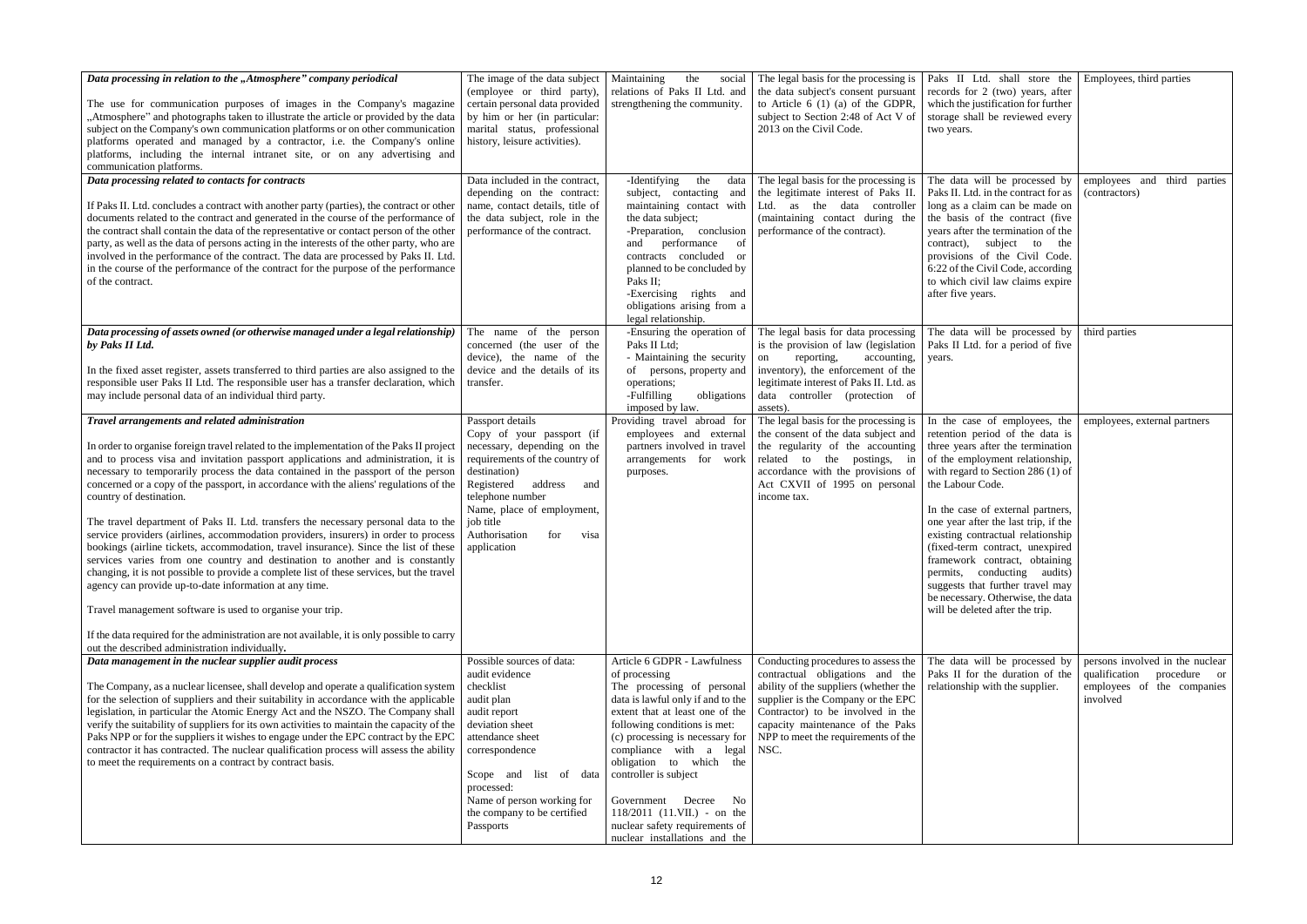|                                                                                   | E-mail address of the person   | related activities<br>of<br>the |                                                                       |                                                           |                            |
|-----------------------------------------------------------------------------------|--------------------------------|---------------------------------|-----------------------------------------------------------------------|-----------------------------------------------------------|----------------------------|
|                                                                                   | working for the company to     | authorities                     |                                                                       |                                                           |                            |
|                                                                                   |                                |                                 |                                                                       |                                                           |                            |
|                                                                                   | be certified                   | $§$ 30 (1) The licensee may     |                                                                       |                                                           |                            |
|                                                                                   | School education               | involve suppliers in activities |                                                                       |                                                           |                            |
|                                                                                   | ID of the document certifying  | concerning nuclear safety in    |                                                                       |                                                           |                            |
|                                                                                   | your education                 | accordance<br>with<br>the       |                                                                       |                                                           |                            |
|                                                                                   | Professional experience        | requirements of Annexes 2 to    |                                                                       |                                                           |                            |
|                                                                                   | Certificate                    | 10. In this case, the licensee  |                                                                       |                                                           |                            |
|                                                                                   | Job title, responsibilities in | shall be responsible for        |                                                                       |                                                           |                            |
|                                                                                   | the audited company            | maintaining nuclear safety.     |                                                                       |                                                           |                            |
|                                                                                   | Minutes                        | The licensee of the nuclear     |                                                                       |                                                           |                            |
|                                                                                   | Instructions                   | installation shall develop and  |                                                                       |                                                           |                            |
|                                                                                   | Documents to be supplied       | operate a qualification system  |                                                                       |                                                           |                            |
|                                                                                   | Job description                | in accordance with Annexes 2    |                                                                       |                                                           |                            |
|                                                                                   | Employment contract            | and 9 to verify the suitability |                                                                       |                                                           |                            |
|                                                                                   |                                | of the suppliers it intends to  |                                                                       |                                                           |                            |
|                                                                                   |                                | engage.                         |                                                                       |                                                           |                            |
| The 7030 Paks, hrsz. 8803/17., Barrack No. 1124.                                  | address, employer's<br>name,   | for the employees of ATOMIX     | the legitimate interest of the                                        | the data will be stored by the                            | employees of third parties |
|                                                                                   | name, photograph processed     |                                 | Ltd. employed as cleaners at controller pursuant to Article $6(1)(f)$ | Company only for as long as the (ATOMIX Ltd.) employed in |                            |
| The purpose of the data processing is to provide the employees of ATOMIX Ltd      | by the Company                 |                                 | the 7030 Paks, hrsz. $8803/17$ ., of the GDPR: the organisation of    | employee is working in the                                | the same job               |
| employed as cleaners at the 7030 Paks, hrsz. 8803/17., Barrack building No. 1124, |                                | Barrack building No. 1124, by   | work; the maintenance of the safety                                   | Barracks building or until the                            |                            |
| by providing the key card for this purpose.                                       |                                | providing the key management    | of persons and property                                               | key card is revoked, after which                          |                            |
|                                                                                   |                                | module and the key card for     |                                                                       | the data will be immediately and                          |                            |
|                                                                                   |                                | this purpose                    |                                                                       | irretrievably deleted                                     |                            |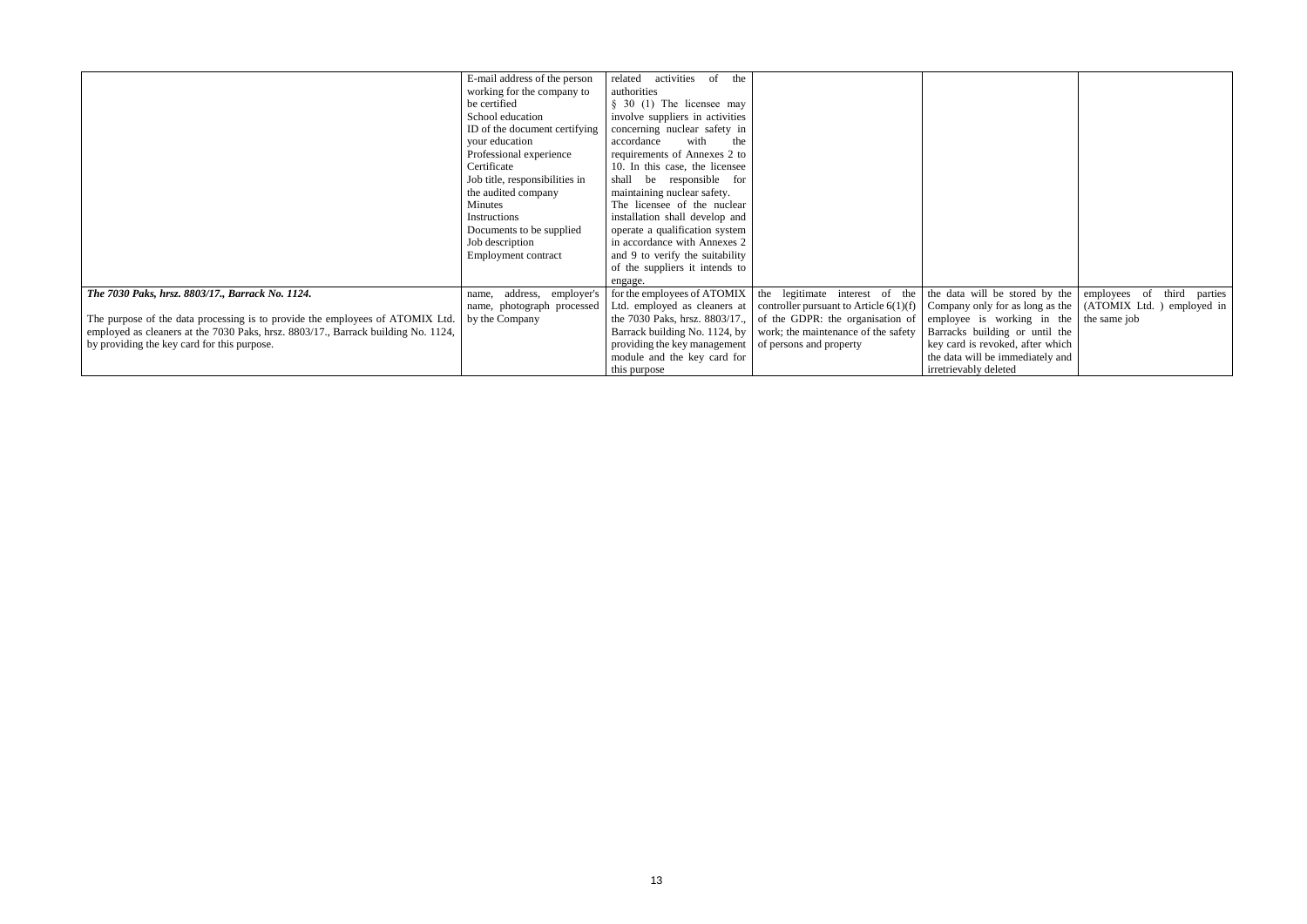# **V. OTHER INFORMATION RELATING TO DATA PROCESSING**

#### *5.1. Data transmission*

Paks II. Ltd, will only transfer personal data to third parties if the data subject has given his or her unambiguous consent - knowing the scope of the data transferred and the recipient of the data transfer - or if the tr is authorised by law. The transfer is mandatory if it is made on the basis of a lawful request by the police, public authority or law enforcement authority in accordance with the applicable law. In addition, the following legislation provides for an obligation to transfer data:

-Act LXXX of 1997 on persons entitled to social security benefits and private pensions and on the coverage of these services (data to be provided to the social security administration bodies, tax authorities, for the purpose of social security registration);

-Act XCIII of 1993 on Occupational Safety and Health (data reporting to the Occupational Safety and Health Authority, reporting of accidents at work, registration of workers exposed to carcinogens, registration of serious accidents at work);

-Act CL of 2017 on the Rules of Taxation (providing information to the tax authority on the payment of taxable amounts, the assessment of tax or the issuance of a certificate entitling to tax relief).

-Act LXXXI of 1997 on Social Security Pension Benefits (providing information to the pension insurance administration for the purpose of recording the length of service, earnings and other data required for pension entitlement and pension determination);

Paks II. Ltd. is entitled to use a data processor for the performance of its activities. The processors do not take independent decisions, they act on behalf of Paks II Ltd. in the course of data processing on the basis of written contract with Paks II Ltd. and in accordance with the terms of the contract and the instructions of Paks II Ltd. Paks II Ltd. shall monitor the work of the data processors. Processors shall only be entitled to use additional processor with the consent of Paks II Ltd. Paks II Ltd. shall use it as a data processor:

*MVM Paks Nuclear Power Plant Limited Liability Company* (7030 Paks, parcel no. 8803/17.), the purpose of the data processing: maintaining the security of persons, property and plants (management of data from access control and camera systems).

*MVM OVIT Országos Villamostávleiték Zártkörűűen Működő Részvénytársaság* (1158 Budapest, Körvasútsor u 105-106.), the purpose of the data processing: maintaining personal, property and operational security, access control and camera system data management).

### *5.2. Data processing*

*MVM BSZK Security Service Center Limited Liability Company* (1117 Budapest, Budafoki út 54.), the purpose of data processing: maintaining personal, property and operational security (management of data from access control and camera systems).

Jánosik & Partners Industrial, Service and Maintenance Limited Liability Company (1047 Budapest, Attila utca 34.), the purpose of the processing is: maintaining the security of persons, property and business (management of data from access control and camera systems).

**SZENTINEL Ltd.** (1138 Budapest, Váci út 152-156.), the purpose of data processing: maintaining personal, property and operational security (management of data from access control and camera systems). *GPSmart Ltd.* (1213 Budapest, Juharos u. 29.), the purpose of the data processing is the positioning of vehicles managed by the company (management of GPS modules).

*Nemzeti Üzleti Szolgáltató Zártkörűűen Működő Részvénytársaság* (7030 Paks, Gagarin utca 1.), the purpose of data processing: payroll, personnel administration.

Paks II. Ltd. shall ensure the security of the data, take the technical and organisational measures and establish the procedural rules that ensure the implementation of the data security requirement. Paks II Ltd. shall kee records of the data it processes in accordance with the applicable legislation, ensuring that the data may only be accessed by employees and other persons acting in the interests of Paks II Ltd. who need to know it in order to perform their job or duties, and that only data necessary for the performance of the person's job may be accessed. Confidentiality is a professional obligation for all employees. Paks II. Ltd. shall ensure, in particular, within the scope of its IT security tasks:

-The physical protection of the data files and the devices carrying them, including protection against fire, water, lightning and other natural hazards, and the recoverability of damage caused by such events (archiving, fire protection).

*CIVIL Security Service Limited Liability Company* (1149 Budapest, Angol utca 77.), the purpose of the data processing: maintaining the security of persons, property and business (management of data from access control and camera systems).

### *5.3 Data security , access to data*

-Measures to protect against unauthorised access, including protection of software and hardware devices and physical protection (access protection, network protection); -Measures to ensure the possibility of recovery of data files, including regular backups and separate secure management of copies (mirroring, backup);

-To protect data against viruses (virus protection);

Paks II Ltd. shall take the necessary measures to protect the paper records, in particular with regard to physical security and fire protection.

Employees, agents and other persons acting in the interest of Paks II Ltd. shall keep safe and secure all data media containing personal data that they use or have in their possession, regardless of the way in which the data is recorded.

# *5.4. Duration of data processing*

Paks II Ltd. will ensure that the duration of the processing of personal data does not exceed what is necessary and lawful by establishing and maintaining rules on erasure. Data will be erased in the following cases: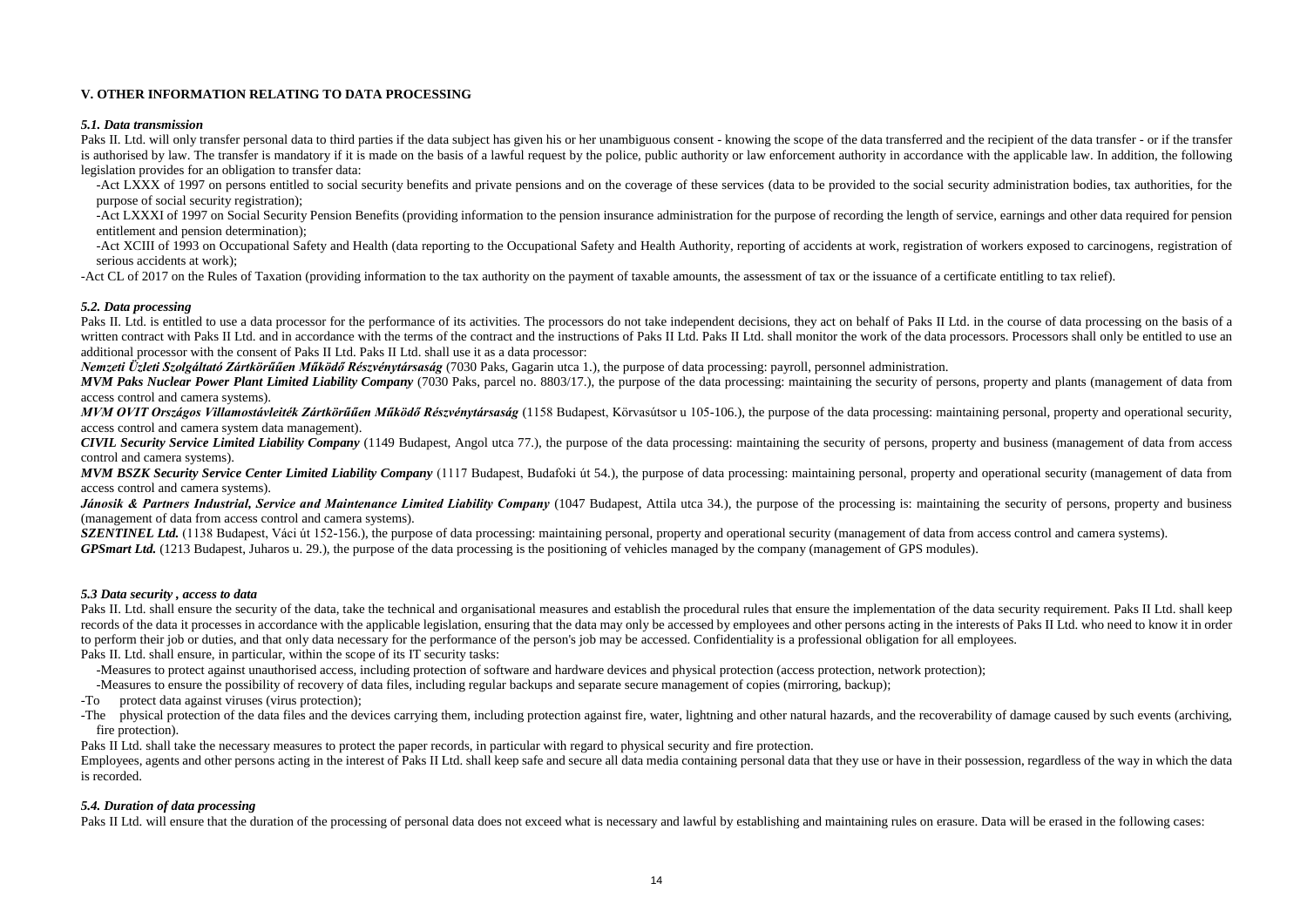- **a.** The personal data are no longer necessary for the purposes for which they were collected or otherwise processed. If the purpose for which the data were processed has ceased to exist and the processing of the data is no longer required by law, Paks II Ltd. If the legal relationship between the data subject and Paks II Ltd. is terminated, the purpose of the processing is the enforcement of claims arising from the legal relations Taking into account that claims arising from the employment relationship expire after three years, the data shall be deleted three years after the termination of the legal relationship.
- **b.** The data subject withdraws his or her consent. If the data subject withdraws his or her consent or requests the deletion of the data, Paks II Ltd shall in each case examine whether the processing is required by law. If so, Paks II Ltd shall refuse the erasure request. If the processing of the data is not mandatory, but Paks II Ltd. has a legal basis for it and the processing is necessary for the establishment, exercise or defence of l claims, Paks II Ltd. will examine whether the data can be deleted. If the processing of the data is not required by law, if Paks II. Ltd. has no legal basis for processing the data other than consent, or if the processing of the data is not justified despite the legal basis, Paks II. Ltd. shall delete the data at the request of the data subject. If Paks II Ltd. refuses a request for erasure, it shall in any case inform the data subject thereof precisely the legal basis for refusing the request for erasure and the legal remedies available.
- c. The data subject objects to the processing. Where the processing is based on the legitimate interests of the controller, the data subject may object to the processing. In such a case, Paks II Ltd shall erase the data unless it can be demonstrated that the processing is justified by compelling legitimate grounds which override the interests, rights and freedoms of the data subject or are related to the establishment, exercise or defence of legal claims.
- **d. There is evidence that the processing of the data is unlawful.** If the processing of the data is unlawful, Paks II Ltd will delete it in any case as soon as the fact of unlawful processing becomes apparent.
- **e. The deletion of the data is necessary to comply with a legal obligation or has been ordered by a court or the National Authority for Data Protection and Freedom of Information.** If the deletion is required by law or ordered by a court or an authority and the order is final, Paks II Ltd. shall delete the data.
- f. The time limit for storing the data, set by law or in the consent, has expired. If the period of data processing is provided for by law, Paks II Ltd. will delete the data after the expiry of the period provided for by law.

In the event of deletion, Paks II Ltd. will render the data unidentifiable. If required by law, Paks II Ltd. shall destroy the data carrier containing the personal data.

Information (access). The data subject has the right to be informed about the processing of his or her data. Paks II Ltd. informs the data subject about the data processing at the time of data collection, and this Notice i available to the data subject at any time. The data subject may request full information on the processing of his/her data any time during the processing. The data subject may request Paks II Ltd to provide him/her with a copy of the data.

Cancellation, withdrawal of consent. The data subject may at any time withdraw his or her consent to the processing of his or her data and request the deletion of his or her data. Paks II. Ltd. shall refuse erasure only if the processing is based on law or if the processing is necessary for the establishment, exercise or defence of legal claims.

Limitation. The data subject has the right to request restriction of processing in the following cases:

# *5.5. Handling data breaches*

Protest. Where the processing is based on the legitimate interests of Paks II Ltd or a third party, the data subject has the right to object to the processing of his or her personal data at any time on grounds relating to or her particular situation. In such a case, the controller may no longer process the personal data, unless the controller demonstrates compelling legitimate grounds for the processing which override the interests, rights and freedoms of the data subject, or for the establishment, exercise or defence of legal claims. Where personal data are processed for direct marketing purposes, the data subject shall have the right to object at any time to processing of personal data concerning him or her for such purposes.

A data breach is a breach of security that results in the accidental or unlawful destruction, loss, alteration, unauthorized disclosure of, or access to, personal data transmitted, stored or otherwise processed. Paks II Ltd. shall immediately notify the National Authority for Data Protection and Freedom of Information of the data protection incident, unless the data protection incident is unlikely to pose a risk to the rights and freedoms of data subjects. Paks II Ltd, shall keep a record of the data protection incidents, together with the measures related to the incident. If the incident is serious (i.e. likely to result in a high risk to the rights and freed data subject), Paks II Ltd will inform the data subject of the data breach without undue delay.

**Data portability.** The data subject shall have the right to receive personal data concerning him or her in a structured, commonly used, machine-readable format and the right to transmit such data to another controller, provided that the processing is carried out by automated means. The data subject shall have the right to request, where technically feasible, the direct transfer of personal data to another controller.

# **VI. RIGHTS OF DATA SUBJECTS AND THEIR ENFORCEMENT**

Paks II. Ltd. shall inform the data subject about the processing of the data at the same time as the contact is made. The information or direct access to the information on the processing of the data can be found on the forms on which the data subject provides his/her data and the data subject can also access this detailed Information Notice, the fact and availability of which Paks II Ltd. draws the data subject's attention to.

# *6.1. Rights of data subjects*

**Correction.** The data subject may request Paks II. Ltd. to correct inaccurate data relating to him/her, or to complete incomplete data.

(a) the data subject contests the accuracy of the personal data, in which case the restriction shall apply for the period of time necessary to allow the controller to verify the accuracy of the personal data; (b) the processing is unlawful and the data subject opposes the erasure of the data and requests instead the restriction of their use;

(c) the controller no longer needs the personal data for the purposes of the processing, but the data subject requires them for the establishment, exercise or defence of legal claims; (d) the data subject has objected to the processing; in this case, the restriction shall apply for the period until it is established whether the legitimate grounds of the controller override those of the data subject. If the processing is restricted, such personal data may be processed, except for storage, only with the consent of the data subject or for the establishment, exercise or defence of legal claims or for the protection of the rights of another natural or legal person or of an important public interest of the European Union or of a Member State.

# *6.2. Safeguarding the rights of the data subject, processing of the data subject's requests*